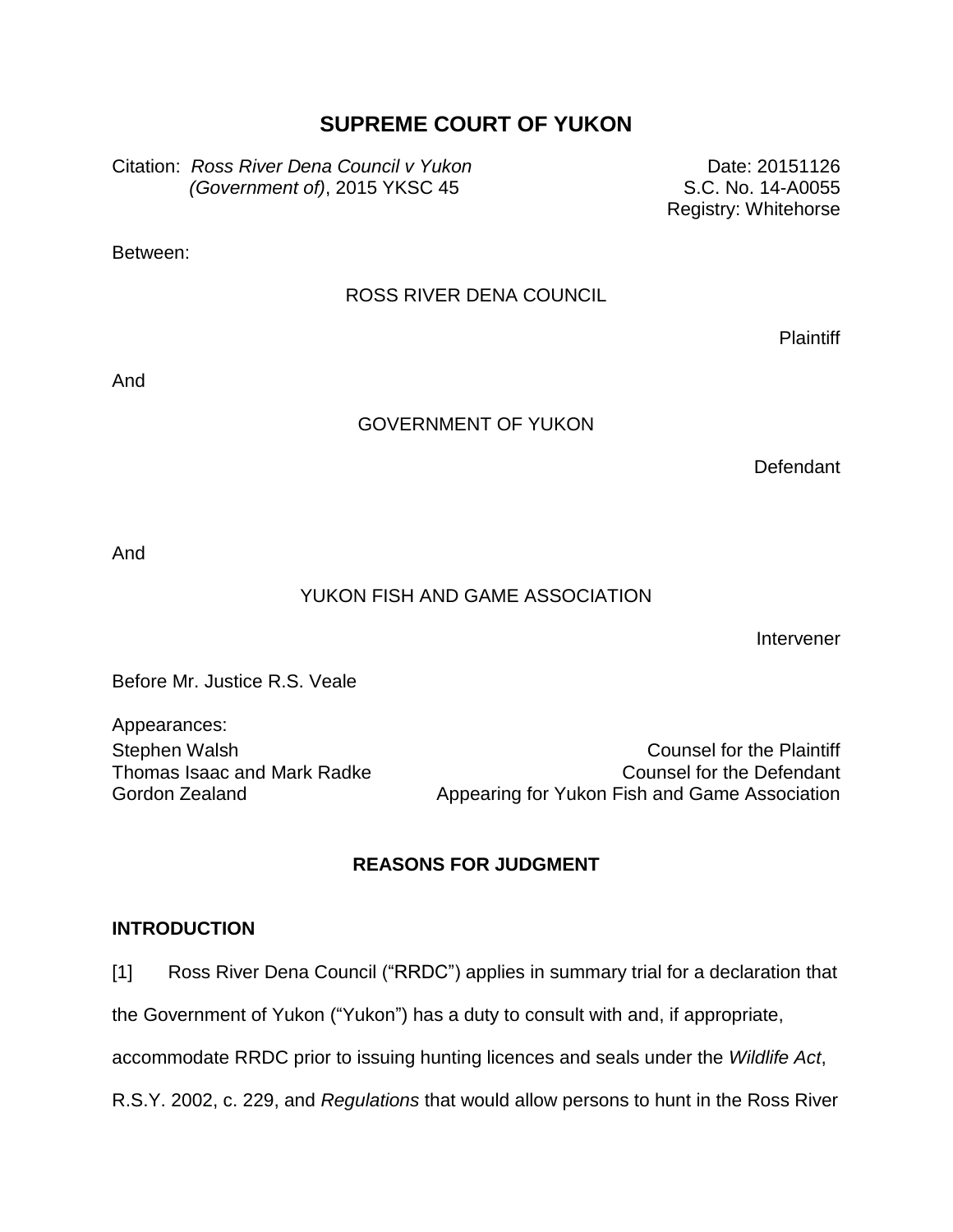Area. The application is not directed to individual hunting licences and seals but rather the annual issuance of hunting licences and seals for the hunting season between August 1 and October 31.

[2] RRDC is a Yukon First Nation located around the community of Ross River. Its members are part of the Kaska Nation. The Ross River Area is an area of RRDC's Traditional Territory that is of particular importance to the First Nation because of traplines and subsistence hunting, among other resources.

[3] RRDC also sought a declaration that the failure to consult is inconsistent with the honour of the Crown. As the plaintiff did not pursue it, I will dismiss that application.

[4] Yukon admits that it has a general duty to consult the First Nation and does so regularly on hunting, trapping and related matters as part of its overall management of wildlife and wildlife habitat. However, Yukon opposes a declaration specifically requiring it to consult before issuing hunting licences and seals, which occurs on an annual basis.

[5] Yukon's opposition is based on a number of grounds:

- 1. Pursuant to Rule 19(9)(b)(i) and (ii) of the *Rules of Court*, the First Nation's application should be dismissed as the issues are not suitable for disposition under summary trial and the application will not assist the efficient resolution of the proceedings;
- 2. The First Nation has failed to provide the evidence necessary to satisfy the *Haida* test; and
- 3. The First Nation applies for a major constitutional declaration without a basis in law; or alternatively the declaration sought requires evidence of hardship or some breach of Yukon's duty to consult.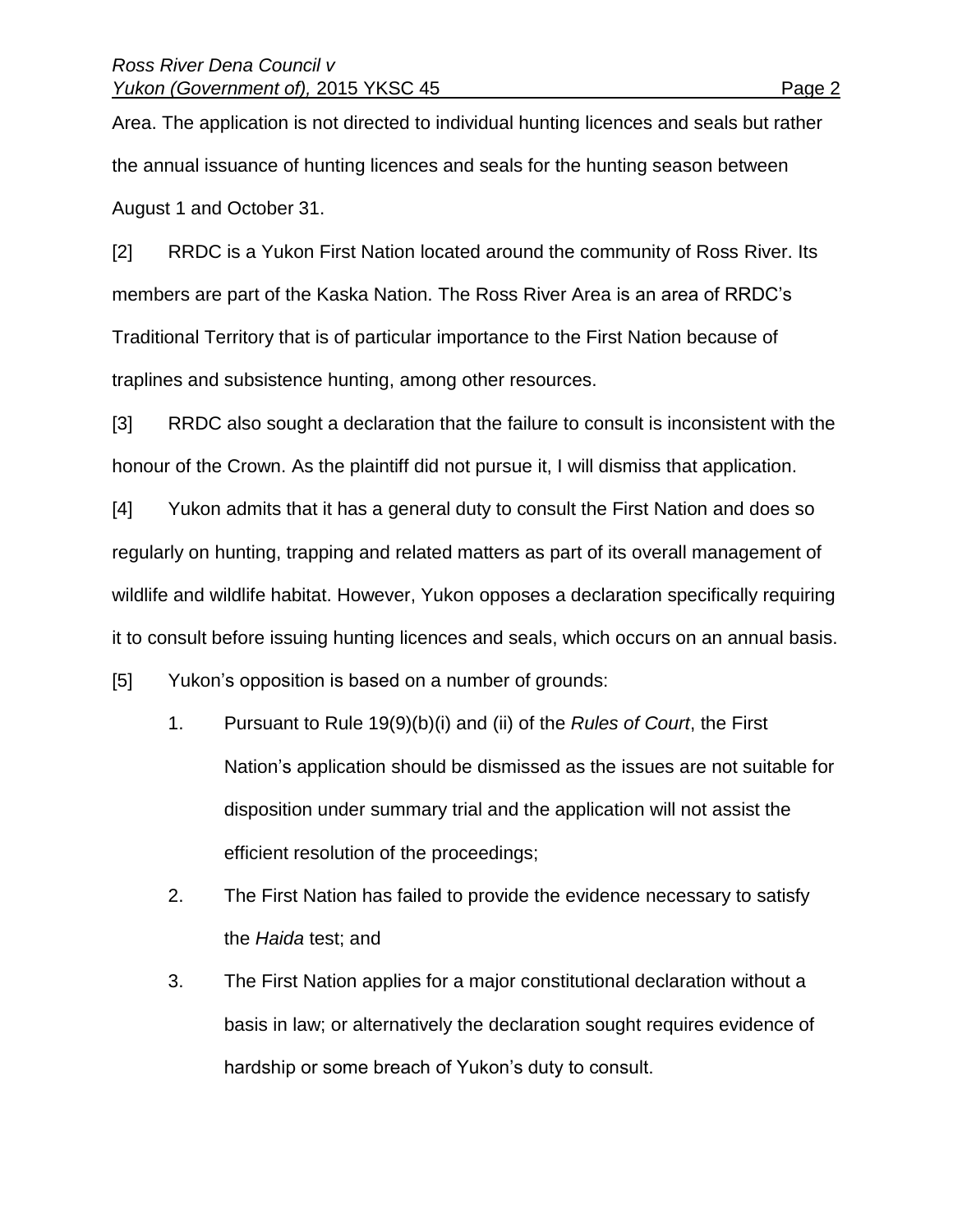[6] The ultimate issue is whether a declaratory remedy is appropriate or necessary in this case.

[7] Yukon also submits, in the alternative to dismissal, that the Court should order a full trial with evidence pursuant to Rule 19(14).

[8] While submissions have relied on many cases, the main ones for consideration, in my view, are *Haida Nation v. British Columbia (Minister of Forests)*, 2004 SCC 73, ("*Haida*") and *Ross River Dena Council v. Government of Yukon*, 2012 YKCA 14, leave to appeal to SCC refused, 35236 (September 19, 2013) ("*RRDC #1*"). In *RRDC #1,* the Court of Appeal of Yukon granted a declaration to RRDC stating that the duty to consult arises at the point of Yukon's determination about whether mineral rights on Crown lands within the Ross River Area are to be made available to third parties under the *Quartz Mining Act*.

[9] RRDC has not signed a Final Agreement under the *Yukon First Nations Land Claims Settlement Act*, S.C. 1994, c. 34. Thus, the question of the duty to consult arises under the *Haida* constitutional framework.

## **Yukon Wildlife Management**

[10] Yukon has provided a substantial amount of evidence in the 219-paragraph affidavit of Dan Lindsey, the Director of the Fish and Wildlife Branch ("the Director"), Department of the Environment, Government of Yukon ("Environment Yukon"). The following is a brief summary of that two-volume affidavit which attaches extensive exhibits consisting of reports, letters and emails.

[11] Under the *Wildlife Act*, a Yukon resident who meets the residency requirements may acquire a hunting licence to hunt big game in any area in Yukon permitted under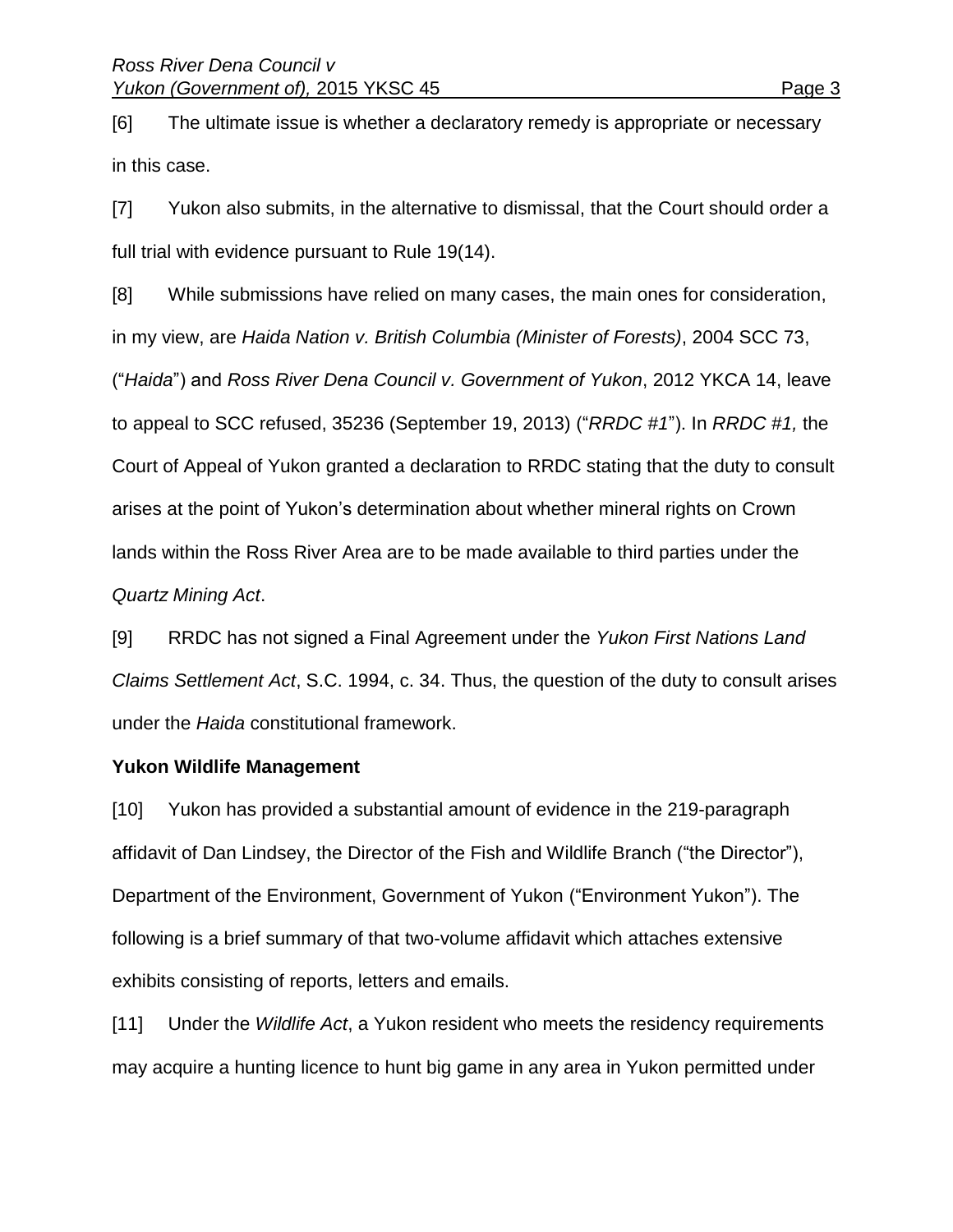#### *Ross River Dena Council v Yukon (Government of), 2015 YKSC 45* Page 4

the *Wildlife Act* and *Regulations*. The hunter must also obtain a seal or seals for the specific big game that the resident wishes to hunt. A permit to hunt under the *Wildlife Act* or permit hunt authorization may also be required if the licenced hunter wishes to hunt a particular species in a specific game management sub-zone, as hunting may be limited in certain subzones for conservation reasons. A person must have a hunting licence before applying for a permit. A seal is also required for a specific big game animal. Once the specific animal is harvested, the seal is cancelled and attached to the carcass, followed by reporting requirements and compulsory submissions.

[12] The same regime does not apply to RRDC members. Section 22(2) of the *Yukon Act*, S.C. 2002, c. 7, provides that Yukon legislation in relation to the conservation of wildlife applies to Indians, except for the hunting of food on unoccupied public real property, unless the species is declared to be in danger of becoming extinct. Unlike other hunters, RRDC members do not need to meet the residential requirements of the *Wildlife Act* or obtain a licence and a seal to hunt big game. Nor are they generally required to comply with the limits set by permit hunts. A member of RRDC does not require a licence, permit or seal to hunt for subsistence purposes in the Ross River Area or elsewhere in the territory. Although it is not pertinent to this case, once a final agreement is given effect under the *Yukon First Nations Land Claims Settlement Act*, the right of an Indian person enrolled in the agreement to hunt for food under s. 22(2) does not apply and the First Nation hunter may hunt within their traditional territory for subsistence purposes, or in another First Nation's traditional territory with permission from that First Nation. If permission is denied or not sought, the First Nation hunter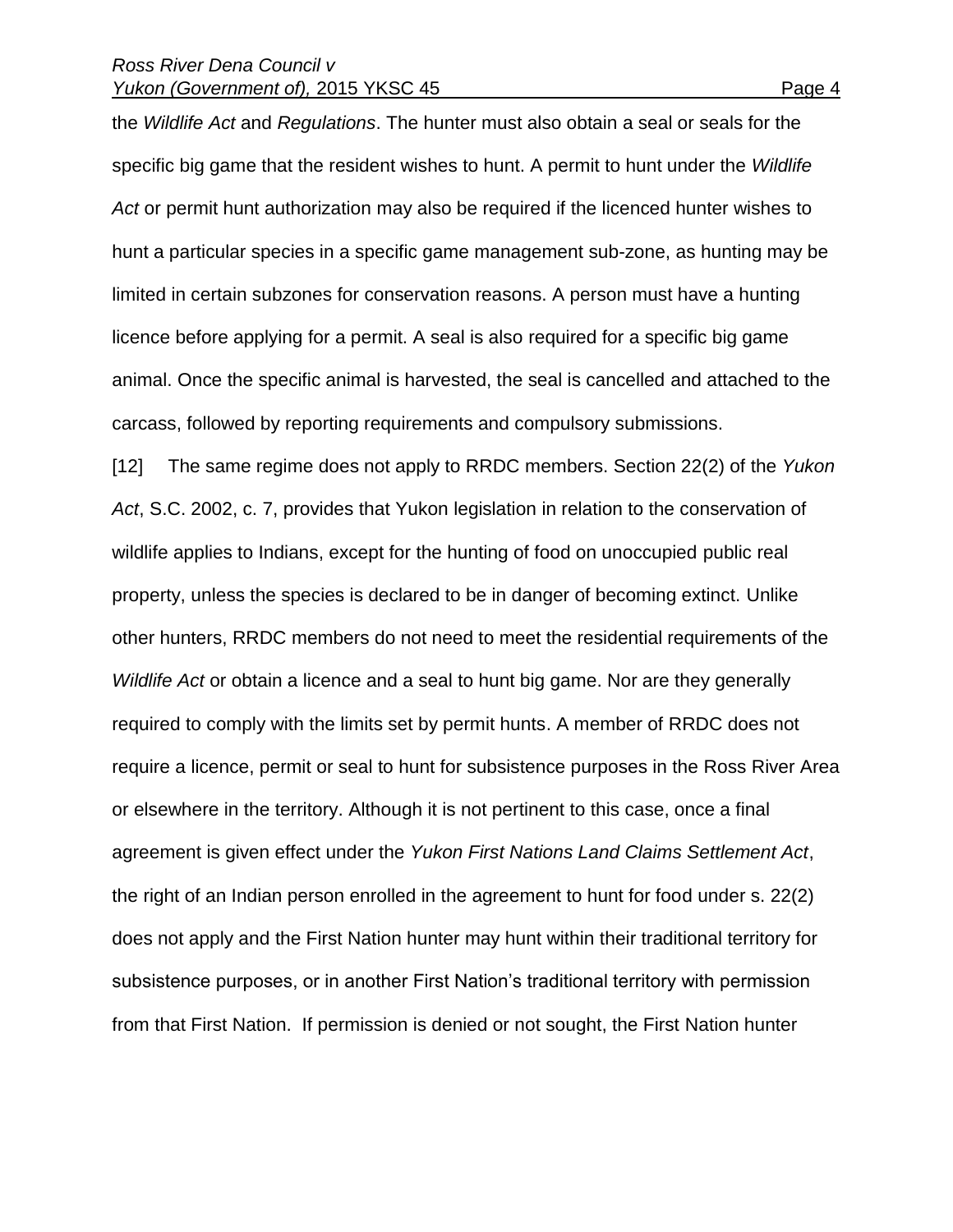could apply for a licence under the *Wildlife Act* and follow the rules applicable to resident hunters in order to hunt within another First Nation's traditional territory.

[13] Non-resident hunters may also hunt in Yukon, but they must be accompanied by a guide. Only outfitters can take non-resident hunters on a permit hunt. The number of animals hunted by an outfitter's clients may be limited by quotas established by Environment Yukon.

[14] The Director states that the Yukon Fish and Wildlife Management Board ("YFWMB") is the primary instrument for fish and wildlife management in Yukon. It was established pursuant to Chapter 16 of the *Umbrella Final Agreement*. Eleven of the fourteen Yukon First Nations have signed Final Agreements but RRDC has not. The YFWMB is comprised of six nominees from the Council for Yukon First Nations ("CYFN") and six from the Governments of Canada and Yukon. RRDC is not a member of the CYFN and has never sat on the YFWMB.

[15] Environment Yukon has a head Regional Biologist and staff who are based in Watson Lake and are the frontline representatives to address concerns and issues raised by the RRDC and other members of the community about hunting in the Ross River Area.

[16] Over the period from 1995 - 2013, an average of 680 moose, 432 woodland caribou and 243 sheep were harvested annually throughout the Yukon. These numbers refer to the actual harvest of animals, not the number of licences and seals, and a 2010 survey found only one hunter in five was successful. The harvest numbers do not include the harvest by RRDC members.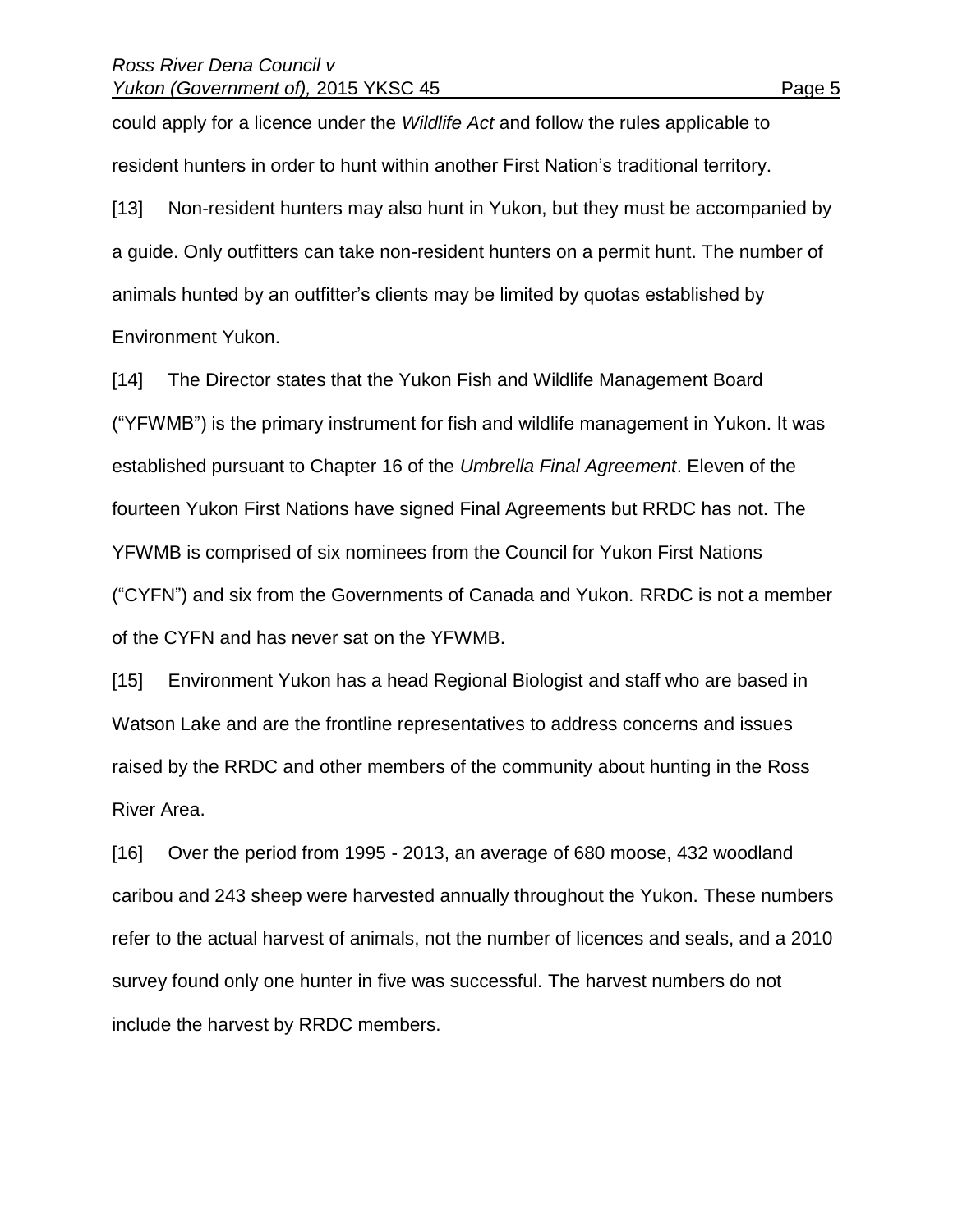## *Ross River Dena Council v Yukon (Government of), 2015 YKSC 45* Page 6

[17] Since 1995, on average the Wildlife Branch has issued 4,200 big game hunting licences, 3,355 moose seals, 3,010 caribou seals and 1,310 sheep seals per year. There are typically more seals issued than licences, since one licenced hunter is likely to obtain seals for more than one type of big game animal. In order to determine sustainable hunting levels, Environment Yukon collects information on hunting by licenced hunters. This does not include information from (unlicenced) First Nations hunters. Environment Yukon states that one of the greatest challenges when managing wildlife is the lack of information from First Nations hunters.

[18] All licenced big game hunters are required to report their harvest including the kill date and subzone where the harvest occurred. This is crucial data in determining if and where conservation measures are required.

[19] Sustainable harvest rates for most North American big game species fall in the 2- 5% of the population size in a given management unit. The current maximum harvest rates are:

- (a) 2-5% for moose;
- (b) 2-3% for caribou;
- (c) Not more than 4% for tinhorn sheep when the zone level population is considered sustainable;
- (d) No harvest for mountain goat population with less than 50 animals and not more than 2% for population over 50 animals.

[20] These harvest rates are for males only and hunting of female ungulates is prohibited for licenced hunters.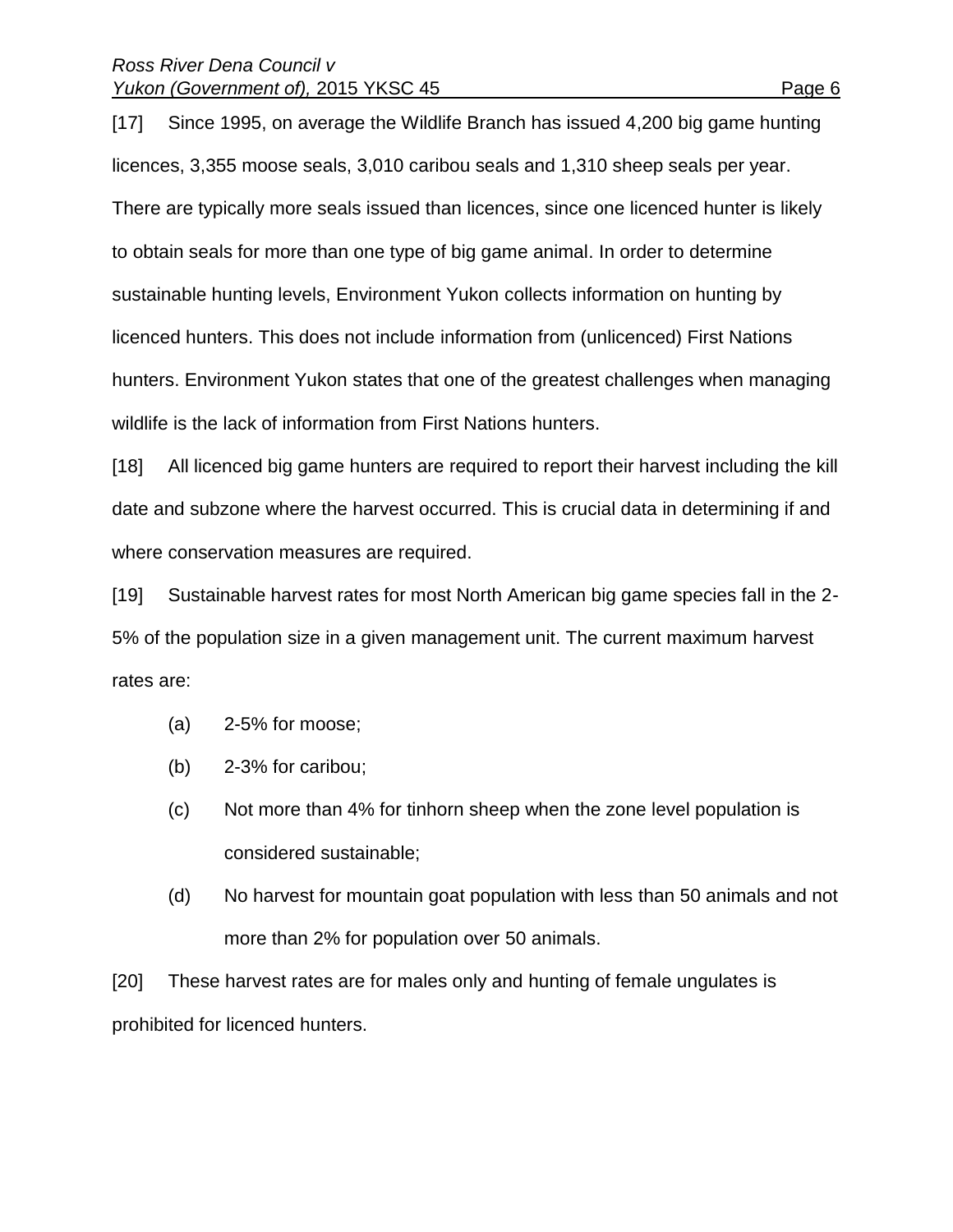#### **The Ross River Area**

[21] The Director is familiar with the Ross River Area and states that it encompasses 63,095 square kilometres. Eighty-three of the 443 game management subzones in Yukon are at least partially within the Ross River Area.

[22] There are seven mountain caribou herds that are migratory and found within the Ross River Area during some portion of the year. The Finlayson Caribou Herd is the only one that remains entirely within the Ross River Area. The other herds spend part of the year in areas outside the Ross River Area. The Director states that Environment Yukon establishes a total harvest for caribou within the Ross River Area although it cannot be specific for those herds that move in and out of the Area. Moose, tinhorn sheep, mountain goats, grizzly bears, black bears and wolves are all located in the Ross River Area.

[23] The hunting season for big game in Yukon for licenced hunters is August 1 to October 31. Between 1995 - 2013, an average of 164 moose, 69 caribou and 29 sheep were harvested annually in the Ross River Area. These statistics represent 24% of the Yukon harvest for moose, 30% for caribou and 12% for sheep. These populations are generally healthy and the harvest rates are below the sustainable harvest rates. The high percentages indicate that wildlife harvesting by licenced hunters in the Ross River Area is popular, presumably because of road access from the Campbell Highway and the North and South Canol roads.

[24] Since 1975, Environment Yukon has conducted numerous

composition/classification surveys, censuses and radio collaring programs to assess the populations of caribou. There have also been regular aerial surveys of moose, caribou,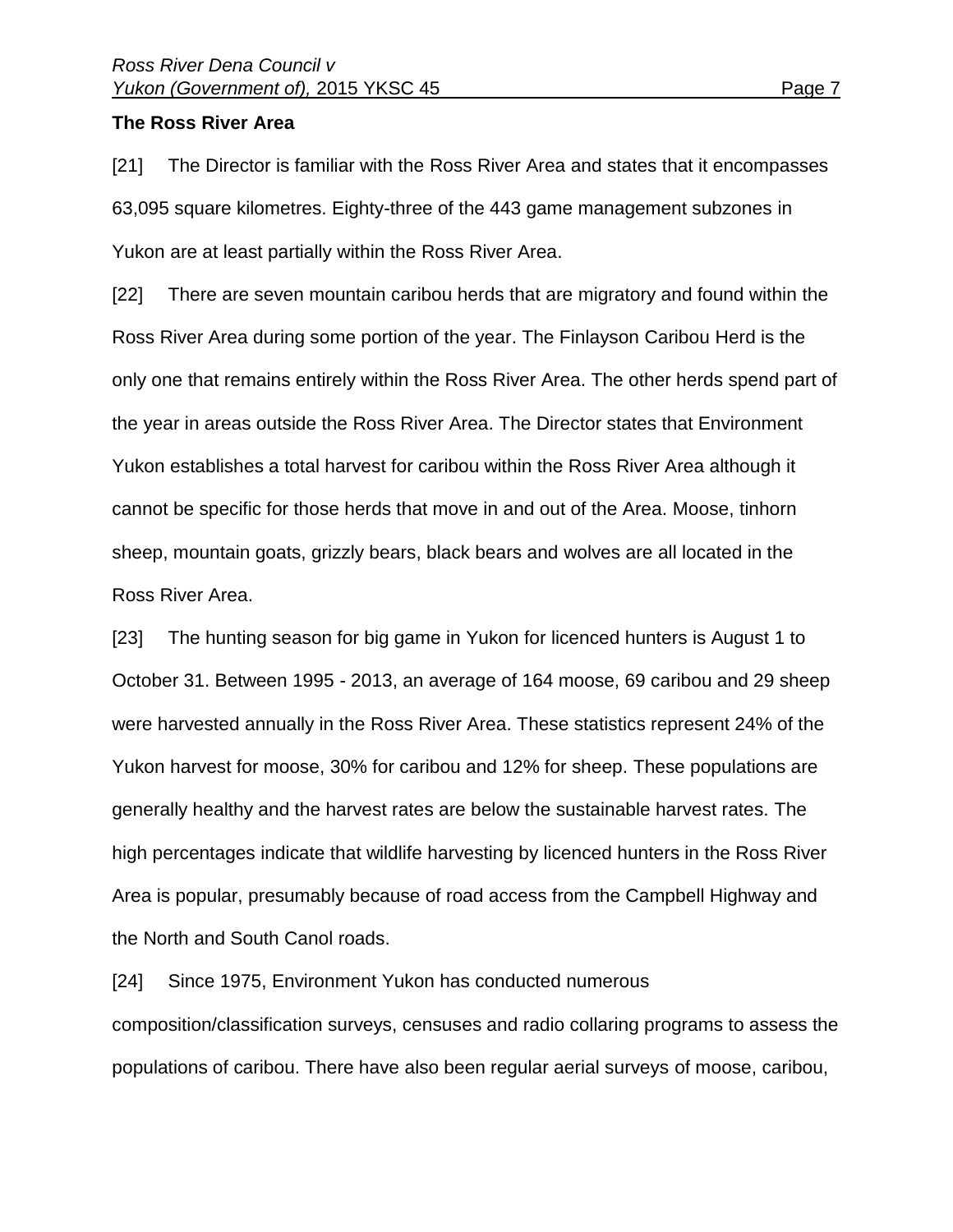sheep and goat populations and habitat. RRDC members are invited to participate in aerial surveys as "Observers".

[25] In 1997, a Ross River Integrated Fish and Wildlife Management Plan was completed by Yukon in response to issues identified by RRDC, but never adopted due to concerns raised by RRDC.

## **The Finlayson Caribou Herd**

[26] The Finlayson Caribou Herd is located southeast of Ross River in and around the Caribou Lakes and Finlayson Lake. The herd has been an important resource for Kaska hunters for many generations and has been hunted by resident hunters and big game outfitters.

[27] The construction of the Campbell Highway from Watson Lake to Ross River in the 1960s greatly increased access to the main Finlayson caribou winter range in addition to increasing hunting opportunities in the fall.

[28] The declining population of the Finlayson Caribou Herd has been a source of concern since the 1980s. In response in 1983, Environment Yukon restricted licenced hunting to male caribou only, encouraged First Nations hunters to do the same, and reduced the wolf population. The herd grew from 2,000 in 1982 to almost 6,000 in 1990. Conservation efforts continue.

[29] The Game Guardian Program was established in 1995. It was a cooperative program established between RRDC and Yukon to monitor First Nations winter harvest of caribou and moose in the Finlayson Caribou Herd range. The Game Guardian Program operated until 2004.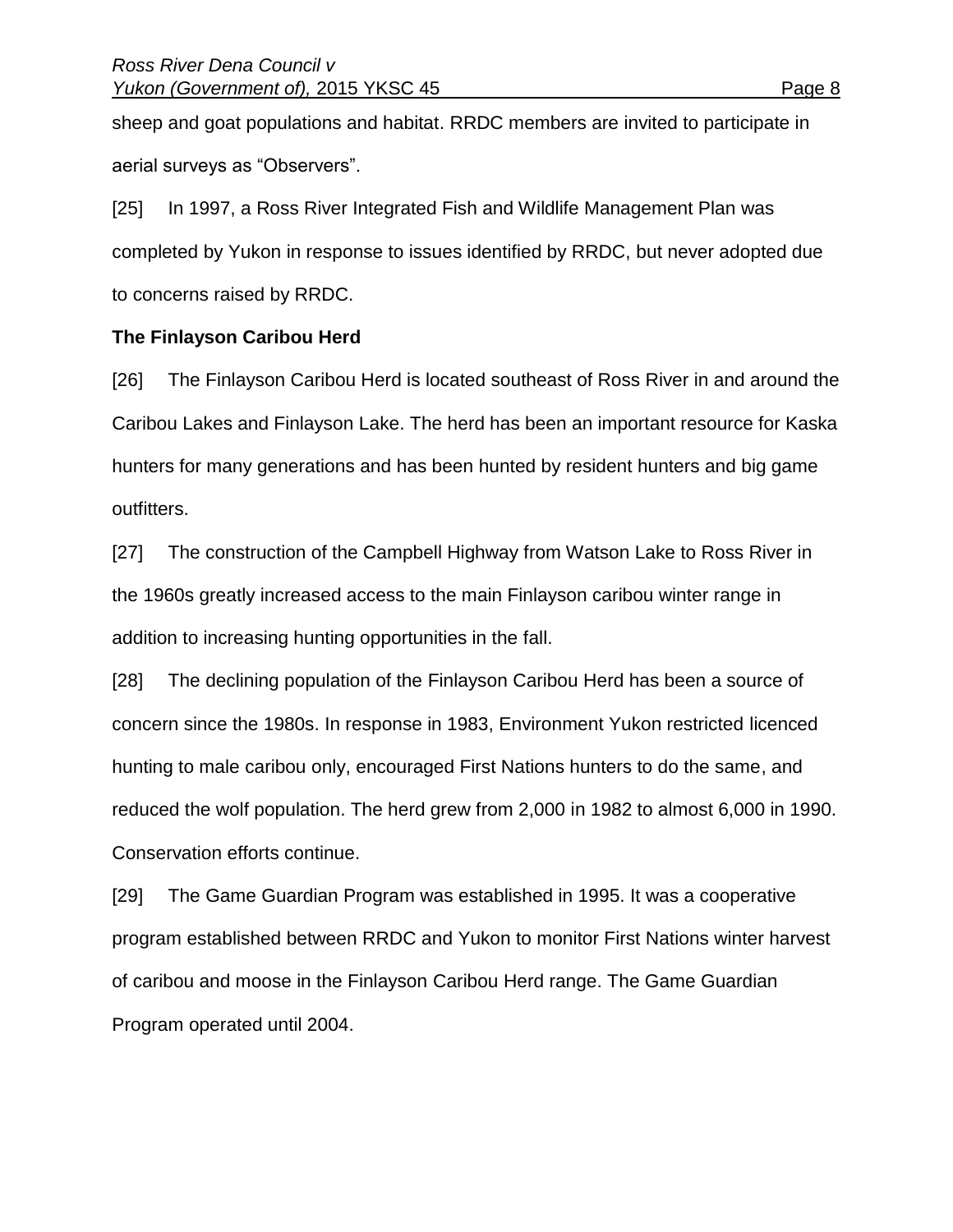#### *Ross River Dena Council v Yukon (Government of), 2015 YKSC 45* Page 9

[30] Environment Yukon implemented a permit hunt for the Finlayson Caribou Herd starting in 1998. RRDC wanted a harvest of 15 caribou a year. Initially, Environment Yukon did not agree and felt that a harvest of 120 bulls was sustainable. Environment Yukon eventually agreed with an annual permit harvest of 15 caribou. Between 1998 and 2001, 30 permits were issued annually, anticipating that no more than half the hunters would be successful. The restrictions did not apply to First Nations hunters, and Environment Yukon estimates that the RRDC hunter harvest was between fifty and eighty caribou per year, primarily cows.

[31] In 2006 – 2007, Environment Yukon and the YFWMB sought to establish the Yukon Community Stewardship Program ("YCSP") in Ross River to facilitate a caribou management consultation process with RRDC. An aerial survey of the Finlayson Caribou Herd in March 2007 indicated a decline of 1,000 caribou to an estimated 3,077 caribou, putting the sustainability of the harvest in question.

[32] The Director indicates that population and composition surveys of the Finlayson Caribou Herd have continued since 2007. Composition surveys completed within the past ten years have indicated a stable population, however Environment Yukon has recommended that a population census be considered and that annual surveys continue.

#### **Other Wildlife Conservation Efforts and Consultation**

[33] RRDC has been consulted during the negotiation of outfitter quotas for nonresident hunter management. Consultations have also taken place with respect to the South Nahanni caribou herd, the Itsi mountain goats and the Faro uplands moose, and attempted with respect to wolf populations.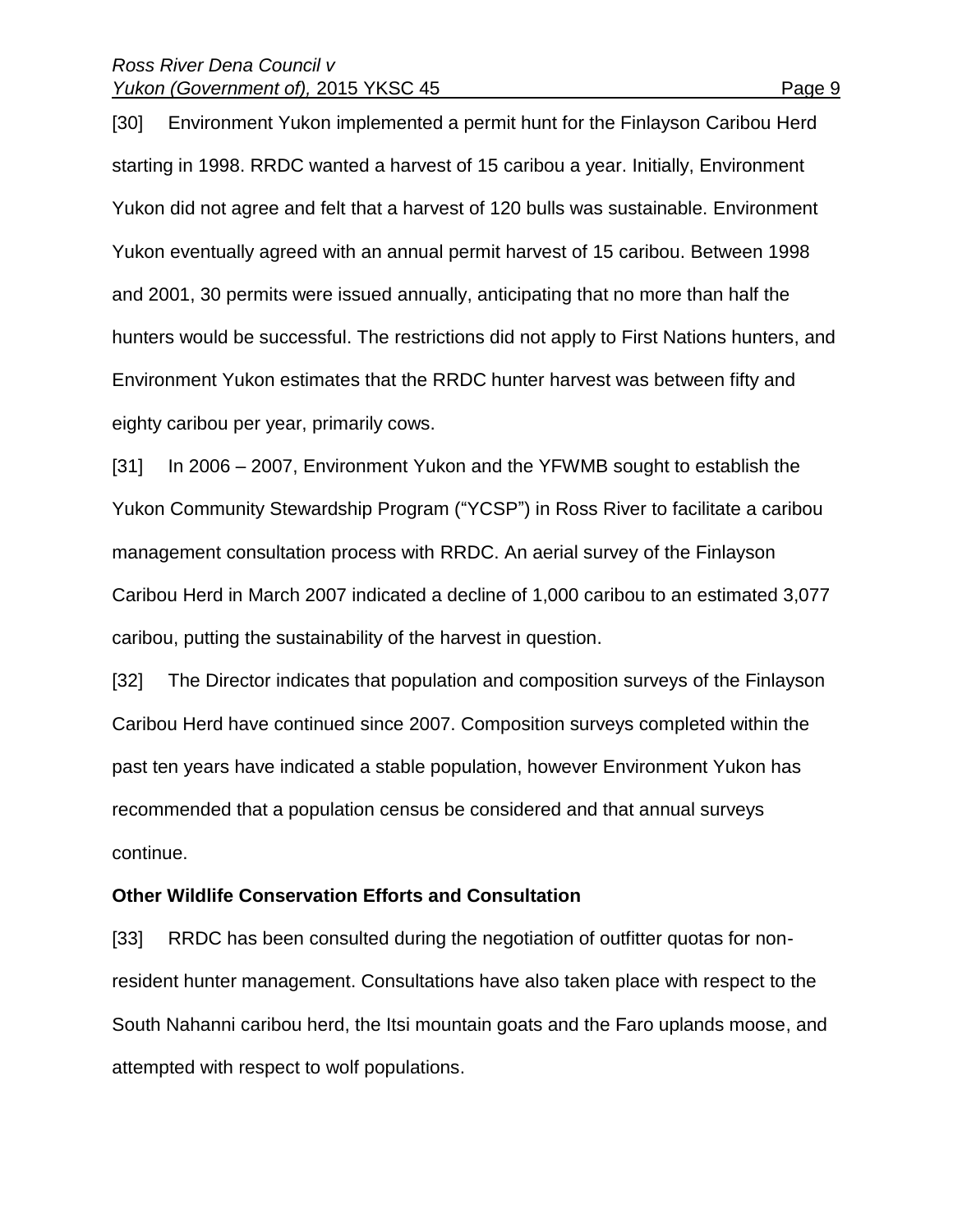[34] The Director points to overall difficulties in the consultation processes attempted with RRDC. Specifically:

- a) Environment Yukon attempted to finalize and implement the 1997 Ross River Integrated Fish and Wildlife Management Plan. This involved unsuccessful attempts between 1999 and 2001 by the Liard Regional Biologist, Jan Adamczewski ("Adamczewski"), to set up meetings with RRDC to discuss wildlife issues. His correspondence to RRDC was often unanswered.
- b) RRDC did not initially respond to Environment Yukon's efforts to establish a wolf trapping workshop in 1998. The trapping workshop was established after months of unanswered correspondence by Adamczewski to RRDC. Trapping workshops were held until 2003 when the interest from the Ross River community declined.
- c) Since 1996, RRDC has been invited to participate on committees negotiating outfitter quotas within the Ross River Area but have not participated.
- d) RRDC was invited by the review committee to participate in a wolf conservation and management workshop in 2011 which was associated with a review of the Wolf Conservation Management Plan. It was also invited to participate in a community meeting in Ross River.

Representatives from RRDC did not attend either meeting.

[35] I accept these submissions by the Director but do not find any evidence of a concerted evidence to thwart the consultation process. It is also clear from his affidavit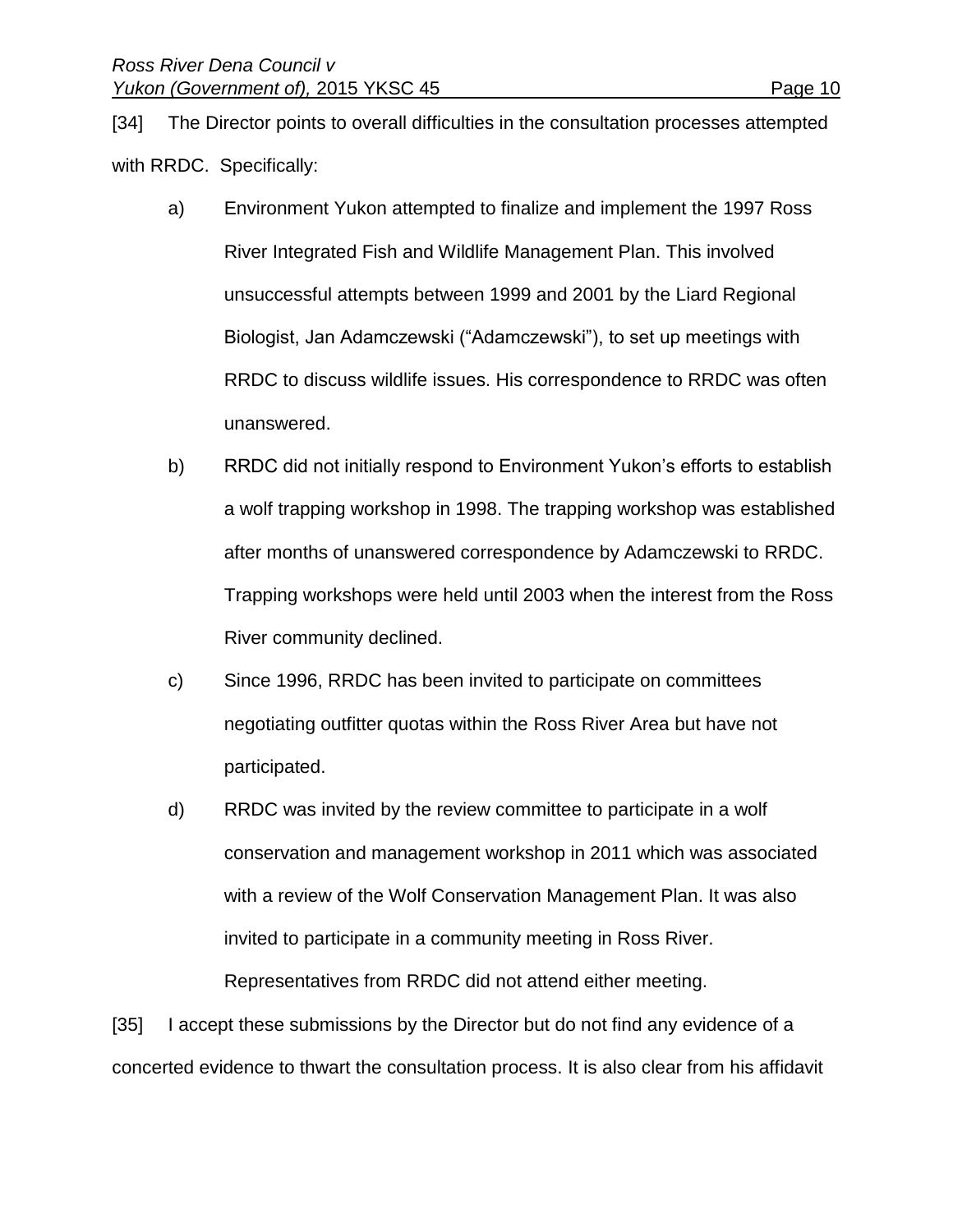that RRDC has often made its members available for consultation on various wildlife monitoring and management initiatives.

# **Environment Yukon's impacts on RRDC hunting activity within the Ross River Area**

[36] The Director concludes his affidavit with the opinion that Environment Yukon has not impeded RRDC hunting within the Ross River Area. To support this view, he sets out the following six points, to which I have added my observations:

- 1. Yukon has worked with RRDC to establish wildlife schemes in the Ross River Area that have not impeded the ability of members of RRDC to hunt in the Ross River Area. This is a fact on the evidence before me and is not contested by RRDC in this action.
- 2. The issuance of individual hunting licences alone to resident and nonresident hunters pursuant to the *Wildlife Act* does not impact RRDC hunters. This assertion may be correct but it oversimplifies RRDC's application. It is not really the issuance of hunting licences and seals that is of concern, but rather the hunting activity in the Ross River Area that these licences and seals could result in.
- 3. Issuing hunting licences is an administrative task and not related to restrictive measures or wildlife sustainability. I agree that may be the case with licences viewed in isolation, but RRDC is concerned about the result of licences and seals allowing people to hunt in the Ross River Area. Licence and seal issuance assumes the hunting of wildlife has the potential to impact wildlife sustainability. In fact, Yukon admits in response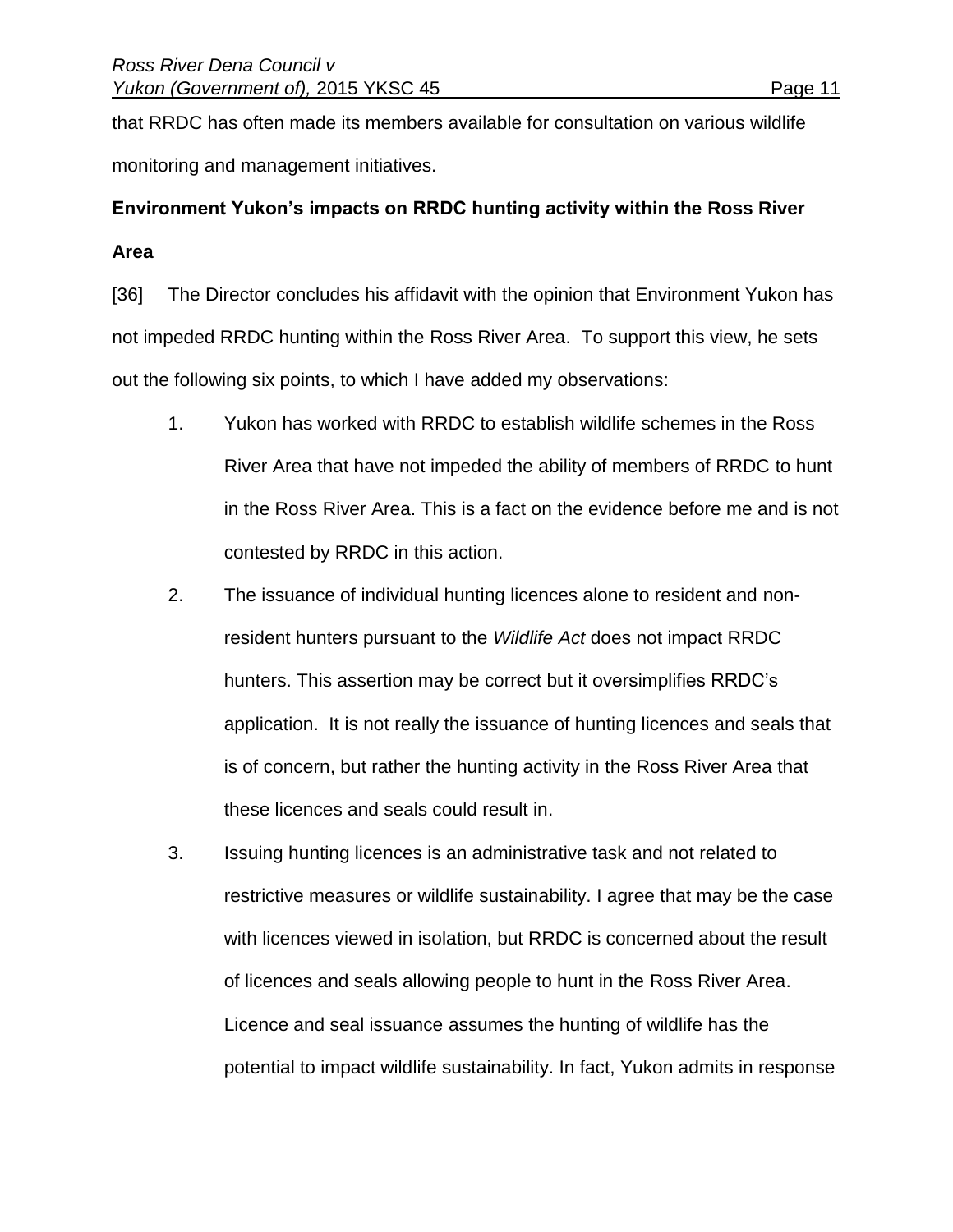to the RRDC Notice to Admit dated August 17, 2014, that the issuance of licences and seals is part of its management of wildlife and wildlife habitat.

- 4. Yukon has made consistent efforts to discuss wildlife management with RRDC. I accept this as a fact.
- 5. RRDC has the ability to bring forward regulation change proposals to the YFWMB to effect such regulatory change. This may be correct but it ignores the fact that RRDC has not signed a final agreement, and is not formally part of the YFWMB or its activities.

# **LAW**

# **The** *Haida Test*

[37] The question of when the duty to consult arises was summarized from *Haida* in *Rio Tinto Alcan Inc. v. Carrier Sekani Tribal Council*, 2010 SCC 43, at para. 31, as follows:

> 31 The Court in *Haida Nation* answered this question as follows: the duty to consult arises "when the Crown has knowledge, real or constructive, of the potential existence of the Aboriginal right or title and contemplates conduct that might adversely affect it" (para. 35). This test can be broken down into three elements: (1) the Crown's knowledge, actual or constructive, of a potential Aboriginal claim or right; (2) contemplated Crown conduct; and (3) the potential that the contemplated conduct may adversely affect an Aboriginal claim or right. …

[38] The duty to consult is grounded in the honour of the Crown and "derives from the

need to protect Aboriginal interests while land and resources claims are ongoing or

where proposed action may infringe on an Aboriginal right" (*Rio Tinto*, para. 33).

[39] In *RRDC #1*, the Court found that a duty to consult RRDC arose prior to the

registration of quartz mining claims.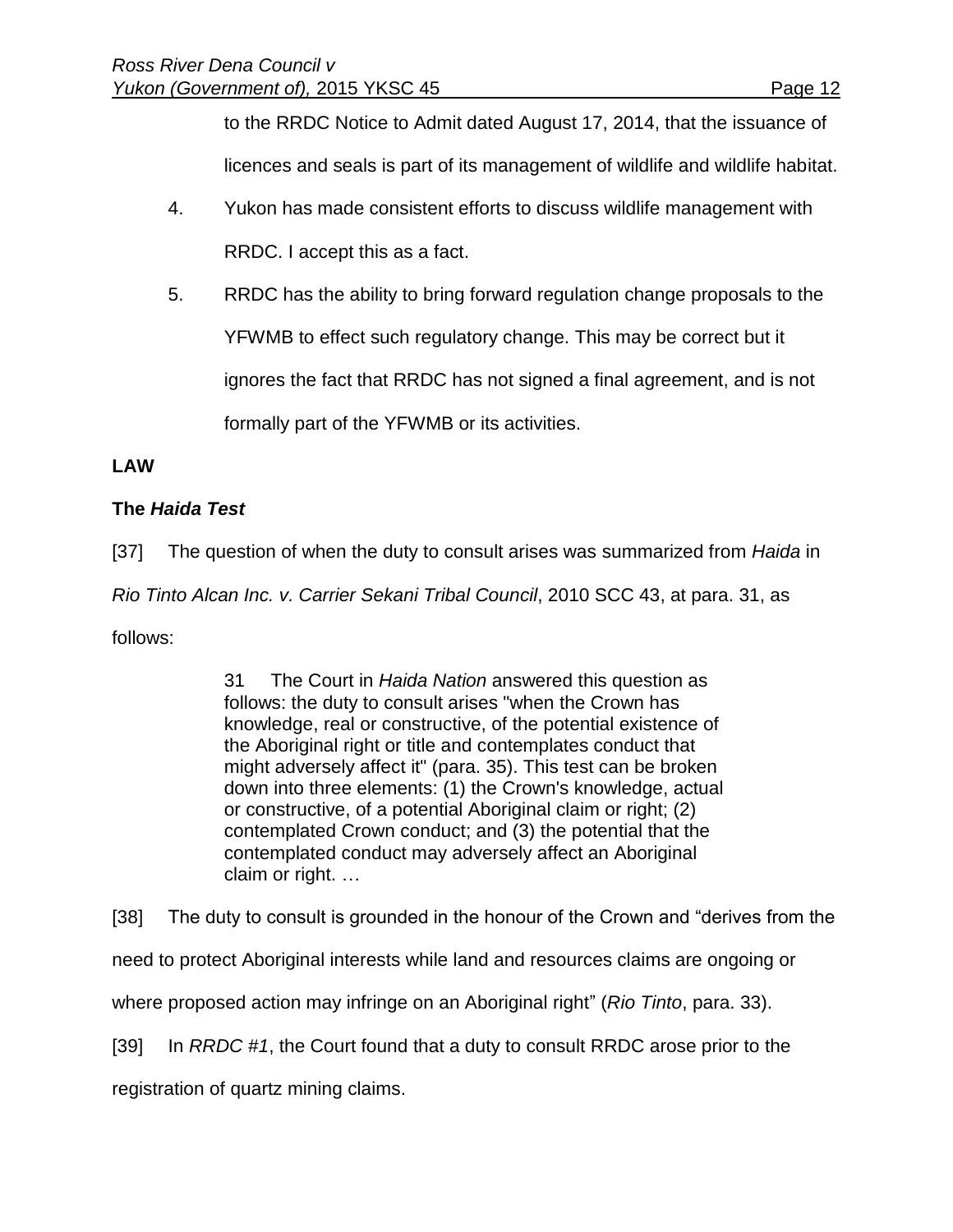[40] Because of the similarities between that case and this application, I will address

*RRDC #1* and relate it to the facts before me in this application.

[41] *RRDC #1* provided a useful overview of the *Haida* duty to consult at paras. 17,

18 and 19:

17 In *Haida*, the Supreme Court of Canada considered the extent to which the Crown must recognize credible though unproven claims to Aboriginal title and rights in its management of resources. It held that the duty of the Crown to act honourably in its dealings with First Nations requires that it engage in a process of consultation where proposed Crown conduct may adversely affect claims to Aboriginal interests in land. While the Crown is entitled to manage resources, it must do so only with due consideration of the effect of that management on Aboriginal rights claims.

18 To this end, the Crown must engage in bona fide consultation with First Nations with a view to accommodating, where appropriate, claimed interests before authorizing any activities that may adversely affect those interests.

19 Where the duty to consult is triggered, the nature of the consultation required will depend on the apparent strength of the First Nation's claim to Aboriginal title or rights, and on the degree to which the proposed Crown activity will adversely affect the claimed title or rights. Where the claim is a weak one, or where the potential adverse effect of Crown activity is minimal, the duty of consultation may require only that the Crown notify the First Nation of the proposed activity. Where the claim is a strong one, or the effect of the proposed Crown activity is significant, however, deeper consultation will be required, and it is more likely that accommodation will be required. (my emphasis)

# **Application of the** *Haida* **Test**

# **1)** *Does Yukon have knowledge of RRDC's asserted Aboriginal right?*

[42] There does not appear to be a serious doubt that RRDC has met the first part of

the *Haida* test. RRDC has pled that Yukon entered into agreements with RRDC and the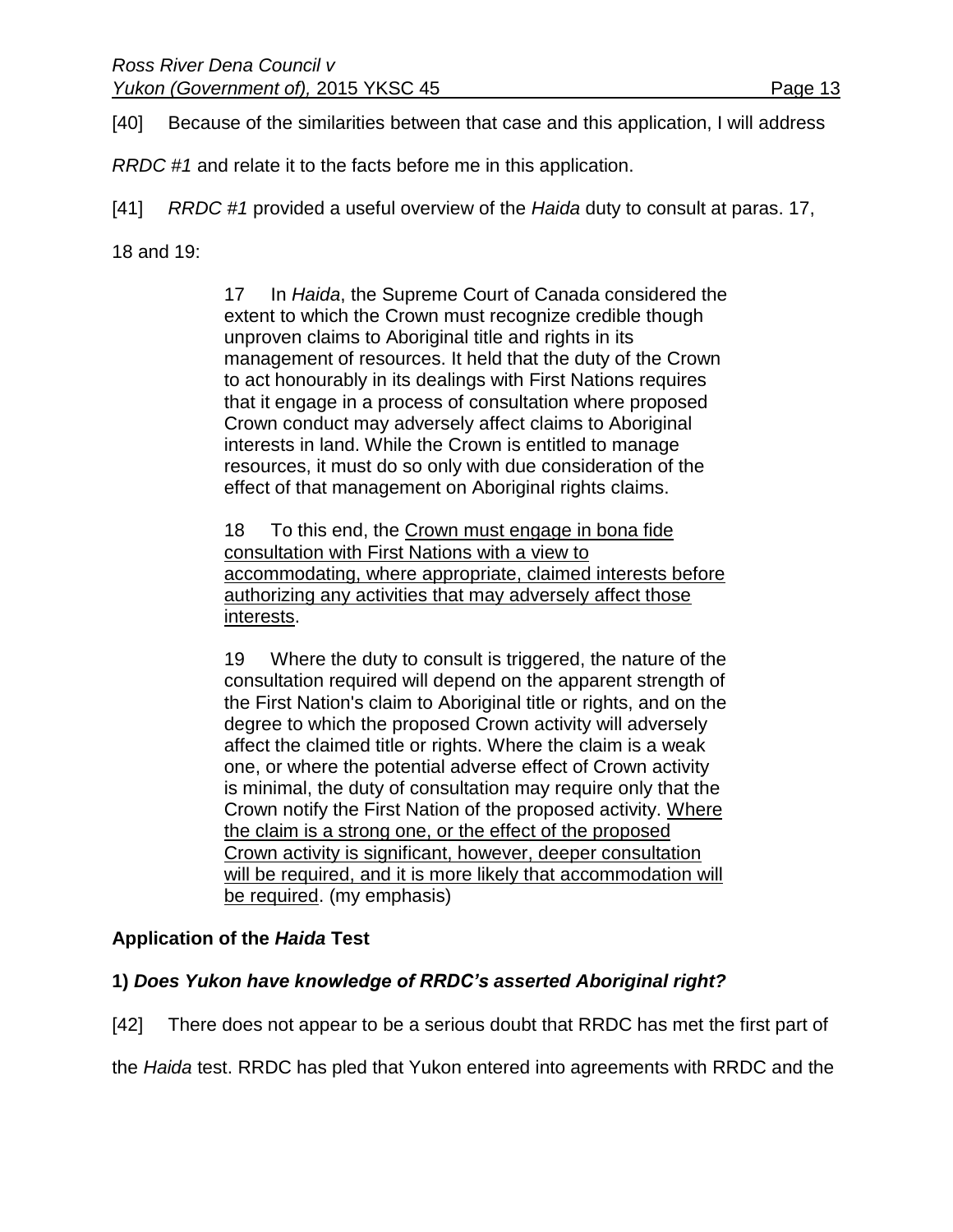Kaska acknowledging that the Kaska and RRDC have Aboriginal title, rights and interest

in the Ross River Area. Yukon acknowledges these agreements. The Yukon has a long

history of negotiating land and other claims with RRDC.

[43] In *RRDC #1*, the Court of Appeal of Yukon stated at para. 28:

28 There can be no doubt that the first element of the test described in Rio Tinto is present when a mineral claim is recorded within the Ross River Area. The parties have a long history of land claims negotiations and interim agreements in respect of the area. Yukon concedes that it has knowledge of the plaintiff's asserted Aboriginal rights.

[44] As in *RRDC #1*, Yukon does not admit that RRDC has aboriginal title but as stated at para. 31:

> 31 …Whether or not Yukon has acknowledged that some unparticularized part of the plaintiff's land claim is valid, it does not dispute that the claim is a serious one with sufficient credibility to satisfy the first element of the *Haida* test.

[45] Yukon also does not dispute that it has knowledge of the asserted rights of

RRDC but says that RRDC has failed to present any particulars. RRDC explicitly

asserted that its Aboriginal rights include the right to harvest big game in response to

Yukon's demand for particulars. The importance of the right to harvest is recognized by

the fact that it has been enshrined in law in s. 22 of the *Yukon Act*.

[46] Given the *RRDC #1* precedent on this issue and Yukon's admitted knowledge of

the RRDC claim, this part of the test is met.

# **2)** *Is there Crown conduct or a Crown decision?*

[47] Yukon submits that RRDC has failed to properly identify any Crown conduct or decision which engages an asserted Aboriginal right that triggers the duty to consult.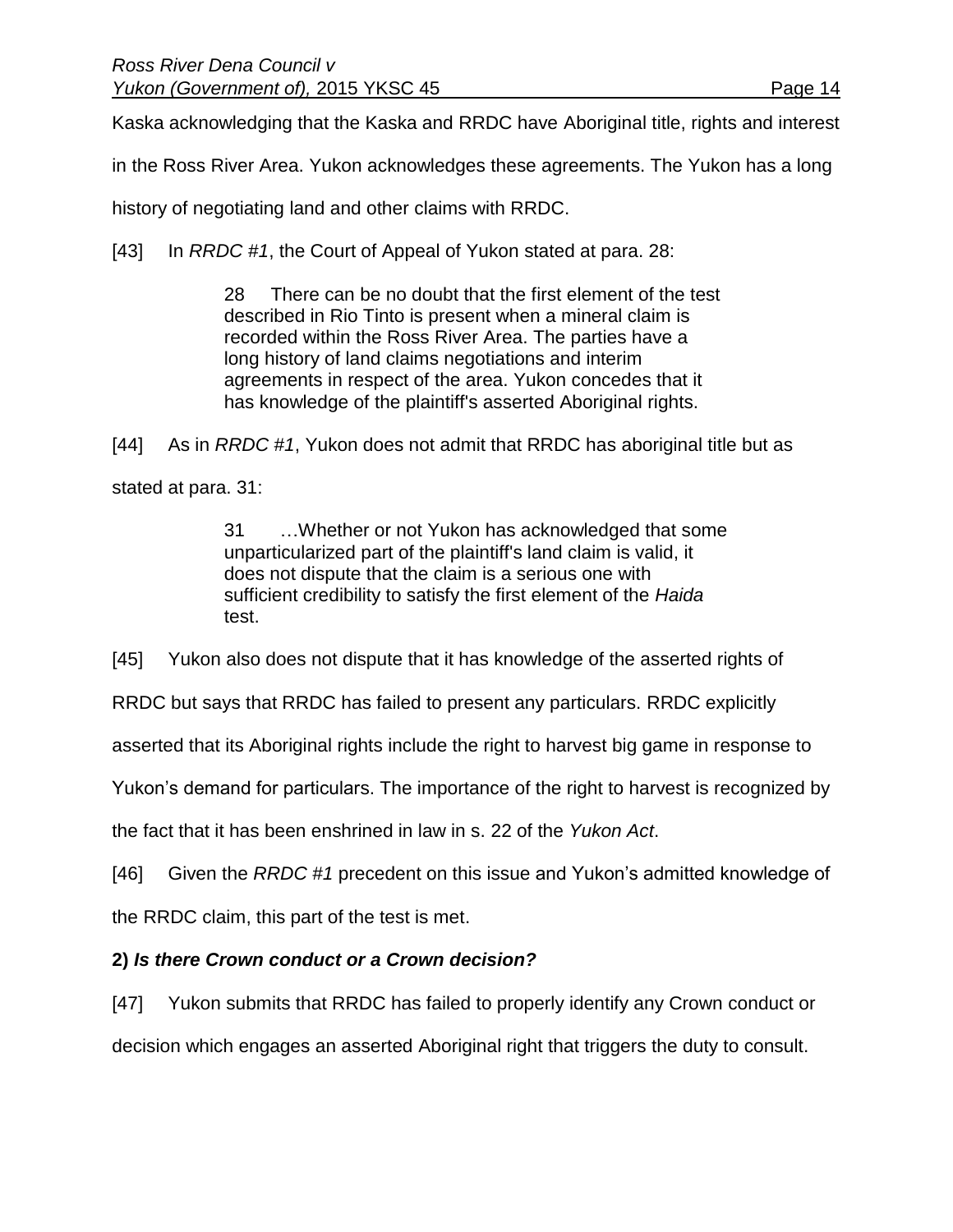[48] While Yukon acknowledges that conduct caught by this second part of the *Haida*

test occurs at the "higher wildlife management level" such as permit hunts, threshold

hunts and closure of licenced hunting or early hunting season closures, Yukon says that

licence and seal decisions do not meet the level of a "decision" or "conduct". As it did in

*RRDC #1*, Yukon submits that the issuance of licences and seals is simply an

administrative activity carried out without the exercise of discretion.

[49] The Court in *RRDC #1* rejected the absence of statutory discretion argument at

paras. 36 and 37:

36 I do not, in any event, accept the Crown's argument that the absence of statutory discretion in relation to the recording of claims under the Quartz Mining Act absolves the Crown of its duty to consult.

37 The duty to consult exists to ensure that the Crown does not manage its resources in a manner that ignores Aboriginal claims. It is a mechanism by which the claims of First Nations can be reconciled with the Crown's right to manage resources. Statutory regimes that do not allow for consultation and fail to provide any other equally effective means to acknowledge and accommodate Aboriginal claims are defective and cannot be allowed to subsist. (my emphasis)

[50] I do not accept the Yukon submission that the annual issuance of licences and seals is simply an administrative task and that therefore Yukon is absolved from its duty to consult. The RRDC submission is that the duty arises prior to this task. The issuance of licences and seals may be the last step in a longer process, but when considered in the context of that process, it is nonetheless conduct capable of triggering a duty to consult.

[51] Yukon's submission that conduct capable of satisfying the second element of the

*Haida* test occurs at the "higher wildlife management level" is somewhat novel, but it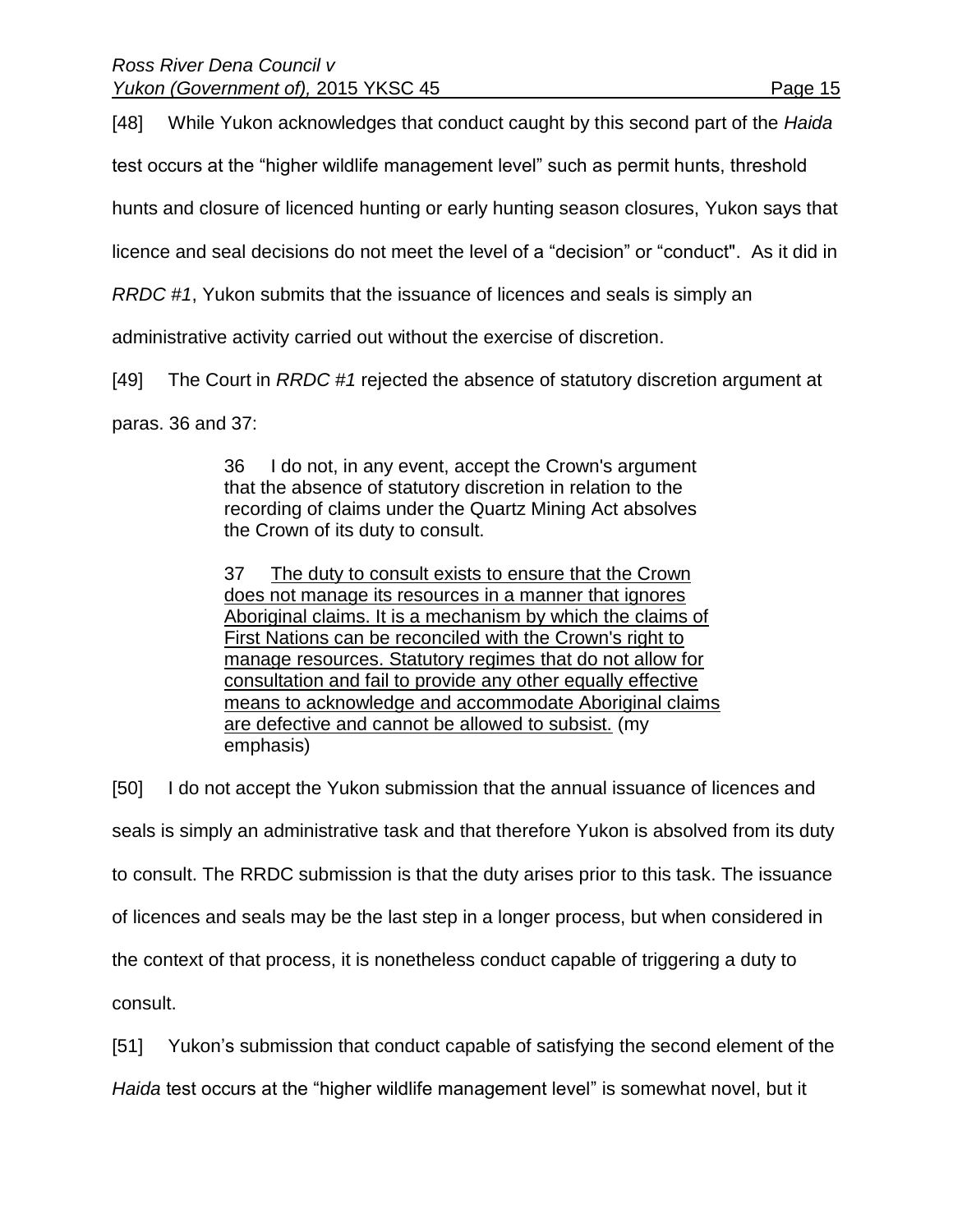could also have been made in *RRDC #1* to the extent that mineral exploration and

mining policy do not occur at the level of issuing quartz claims. In my view, this

submission misses the point because the issue is really whether there is Crown conduct

or decision and whether the duty to consult should occur before that conduct.

[52] I find that the contemplated Crown conduct element has been met.

## **3)** *Is there potential that the issuance of hunting licences may adversely affect an*

## *Aboriginal claim or right?*

[53] In *RRDC #1*, the Court of Appeal stated at paras. 32 and 33:

32 There can also be no doubt that the third element of the Haida test is made out where the Crown registers a quartz mining claim within the plaintiff's claimed territory. Aboriginal title includes mineral rights (see Delgamuukw v. British Columbia, [1997] 3 S.C.R. 1010, at para. 122). In transferring mineral rights to quartz mining claim holders, the Crown engages in conduct that is inconsistent with the recognition of Aboriginal title.

33 As well, the claimholder's right to engage in Class 1 exploration programs may adversely affect claimed Aboriginal rights. While Class 1 exploration programs are limited, they may still seriously impede or prevent the enjoyment of some Aboriginal rights in more than a transient or trivial manner.

[54] Possession of a licence and seal with, in some cases, a permit as well, gives a hunter the right to hunt and kill wildlife in the Ross River Area. This conduct potentially impacts the amount of wildlife available for the subsistence hunt of members of the RRDC. Arguably, the actions of a single hunter may not be comparable in consequence to the rights and activities that a quartz claim holder may hold and engage in. But, once an animal is harvested it is gone forever, like minerals once they are removed from the ground.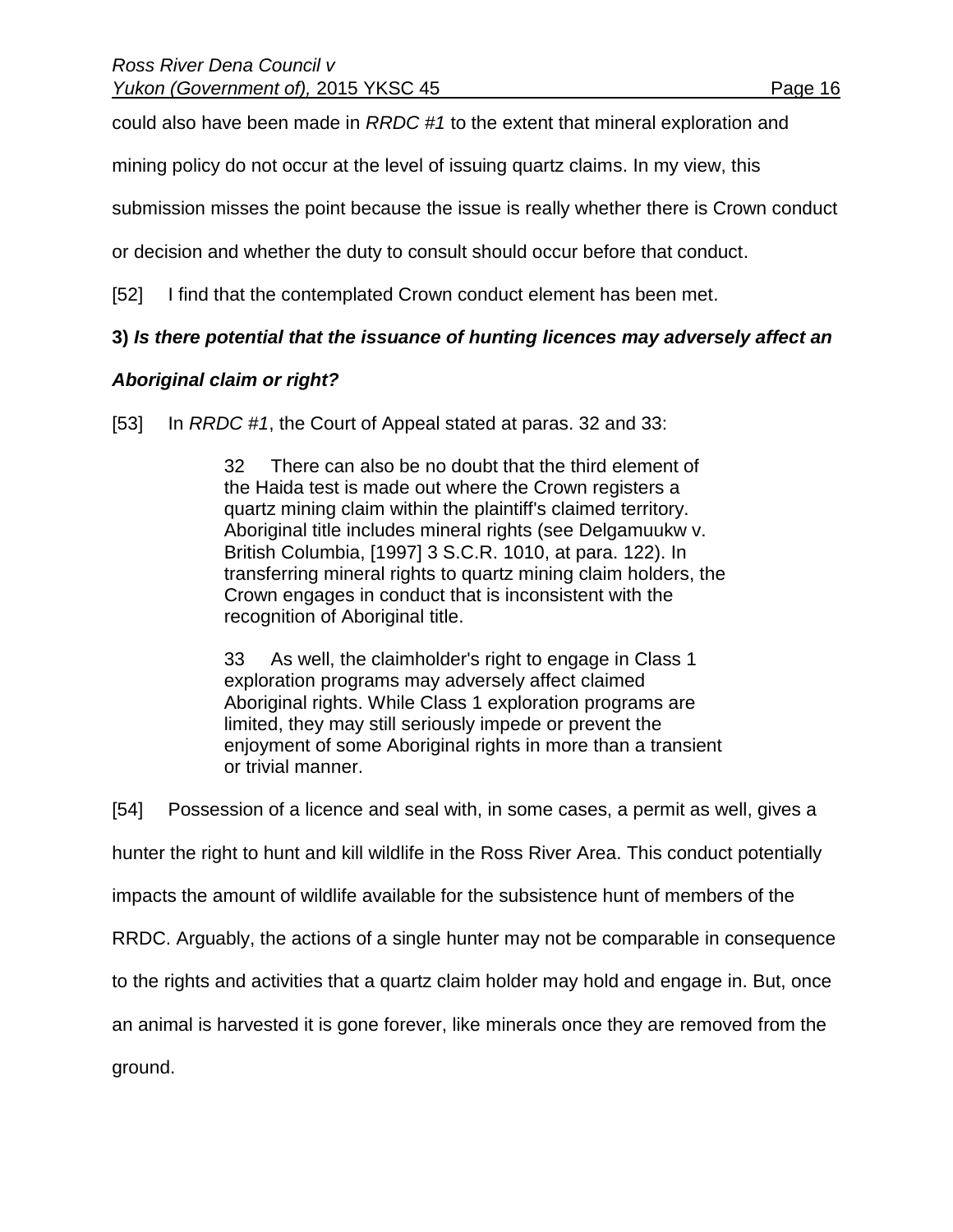#### *Ross River Dena Council v Yukon (Government of), 2015 YKSC 45* Page 17

[55] What is different about harvesting wildlife is that the resource is renewable, which is why wildlife management exists, i.e. to ensure sustainable wildlife populations and harvests. However, the wildlife population of the Ross River Area, including the Finlayson Caribou Herd, fluctuates depending on a variety of factors, and the conduct of Yukon in issuing licences and seals can obviously impact the availability of these caribou and other big game resources for harvest. That harvest is included in the RRDC asserted Aboriginal right or claim. Hunting has an obvious impact on wildlife resources, in that the annual harvest leads to wildlife being depleted, subject to wildlife

management conservation measures.

[56] It could also be said that the grant of mineral rights in a quartz claim has a more significant impact because it obviously affects Aboriginal title. However, the issuance of hunting licences and seals that permit hunting in the Ross River Area also affects the RRDC claim to underlying title, in the sense that the hunting activity infringes on both exclusive occupation and resource use. As stated in *Tsilhqot'in Nation v. British Columbia*, 2014 SCC 44, "Aboriginal title confers the right to use and control the land and to reap the benefits flowing from it." To some extent, Yukon's issuance of hunting licences and seals can be said to permit conduct inconsistent with claimed Aboriginal title.

[57] Counsel for Yukon submits that there must be "material evidence of a causal connection between the consultation prior to the issuance of hunting licences and seals and a potential adverse impact on its asserted aboriginal rights." (my emphasis) While I do not find that paras. 32 and 33 of *RRDC #1* can be read that way, the *Haida* test does not require "material evidence" but rather the potential for adverse effects. If the harvest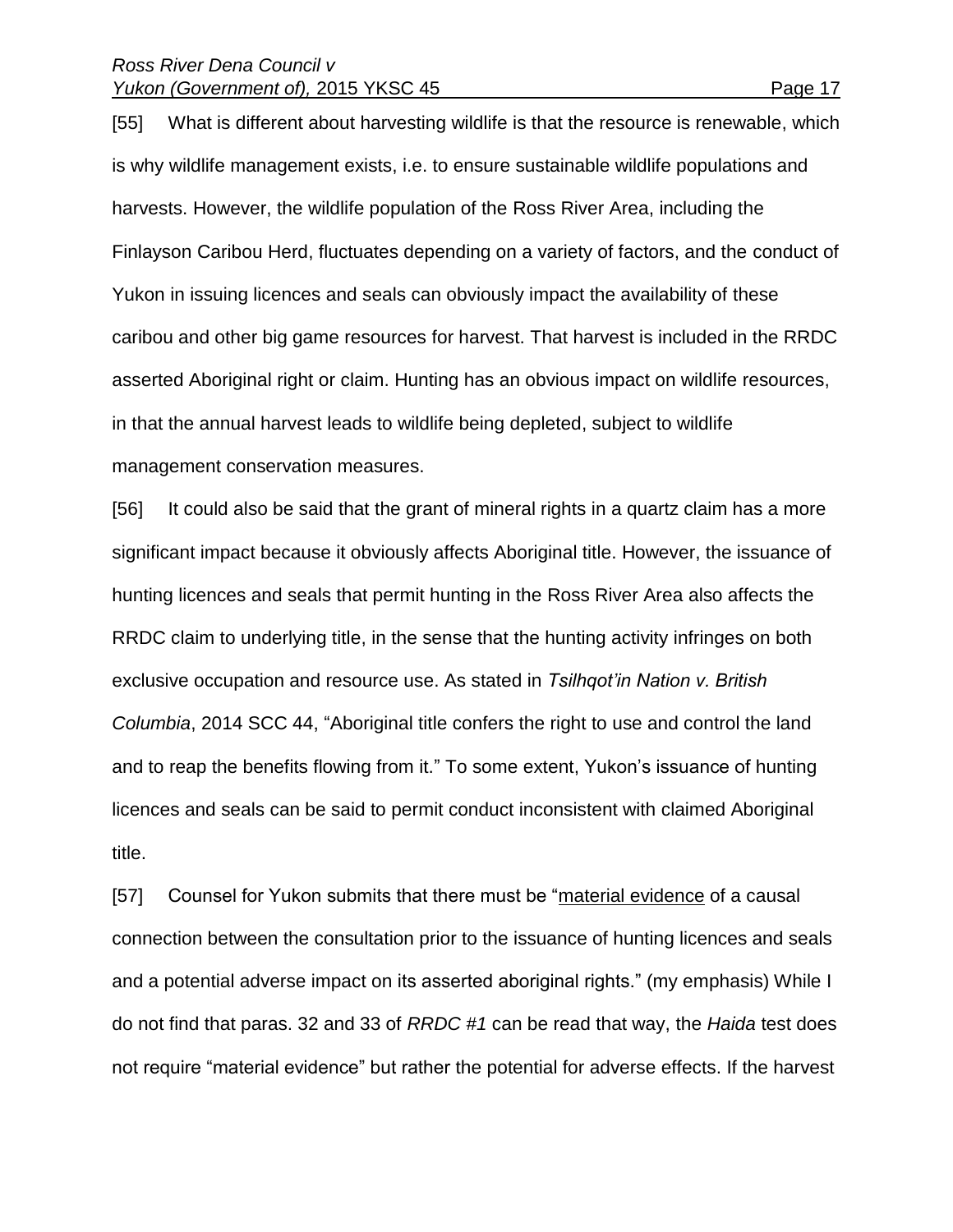by licenced hunters increases generally in the Ross River Area, it is not hard to imagine the potential adverse impact on First Nation subsistence hunters exercising their rights. The fact that a permit hunt was implemented for conservation reasons with the Finlayson Caribou Herd demonstrates that adverse effects can flow from the distribution of hunting licences and seals.

[58] I conclude that Yukon's annual issuance of licences and seals, insofar as it allows licenced hunters to harvest wildlife in the Ross River Area, has the potential to adversely affect Aboriginal title and the right to hunt in the Ross River Area. The Crown's duty to consult is triggered in these circumstances.

## **Summary Trial Procedure**

[59] Yukon objects to the summary trial procedure being used under Rule 19.

[60] I note that no issue was raised by Yukon in *RRDC #1* that the summary trial procedure on affidavit evidence was not appropriate or suitable.

[61] In the case at bar, there were no examination for discoveries and no crossexamination on the affidavits filed. In other words, it has been a "just, speedy and inexpensive determination" of the proceeding on its merits. The procedure has been expeditious being heard in two days rather than days or weeks of discovery and oral evidence at trial. It is the same procedure as used in *RRDC #1* and *Beckman v. Little Salmon/Carmacks First* Nation, 2010 SCC 53.

[62] Throughout the hearing, counsel for Yukon claimed that there was insufficient evidence to support the claim for a duty to consult. I do not agree in the context of meeting the *Haida* test.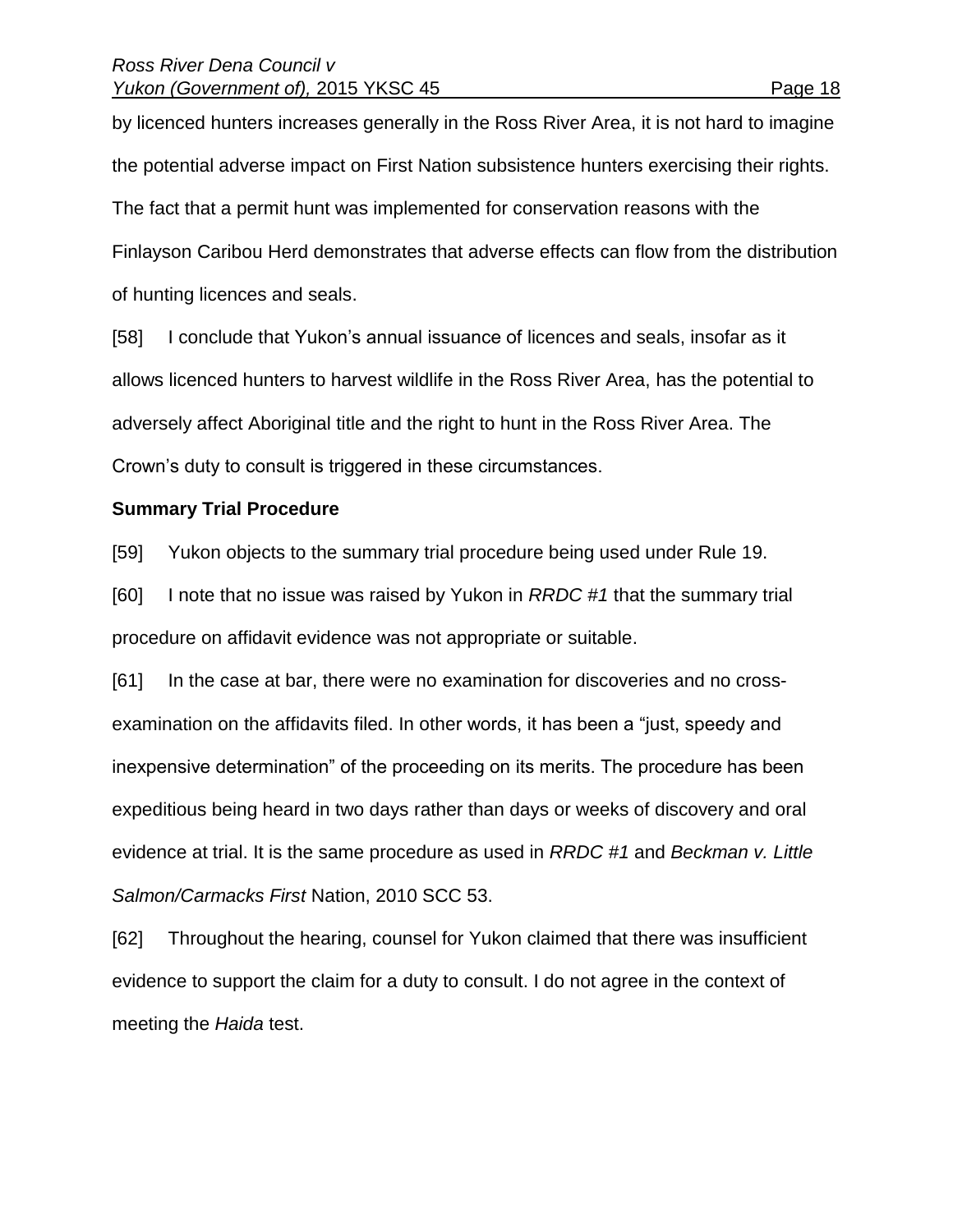[63] Counsel for RRDC relies upon admissions made by Yukon to make its

application for judgment. Rule 31(6) states as follows:

(6) An application for judgment or any other application may be made to the court using as evidence

(a) admissions of the truth of a fact or the authenticity of a document made

(i) in an affidavit or pleading filed by a party,

(ii) in an examination for discovery of a party or a person examined for discovery on behalf of a party, or

(iii) in response to a notice to admit, or

(b) admissions of the truth of a fact or the authenticity of a document deemed to be made under subrule (2),

and the court may, without waiting for the determination of any other question between the parties, make any order it thinks just.

[64] In its pleadings, Yukon admits the asserted claim to Aboriginal title, rights or

interests of RRDC in its traditional territory in the Ross River Area, although there is not

yet agreement on the extent, location or nature of the claim.

[65] Yukon also admits that it regularly consults with RRDC on hunting, trapping and

related matters as part of its overall management of wildlife and wildlife habitat,

although it does not regularly consult prior to issuing individual hunting licences and

seals. I note again that RRDC does not claim a duty to consult before the issuance of individual licences and seals.

[66] Further, in response to the RRDC Notice to Admit dated August 7, 2014, Yukon stated: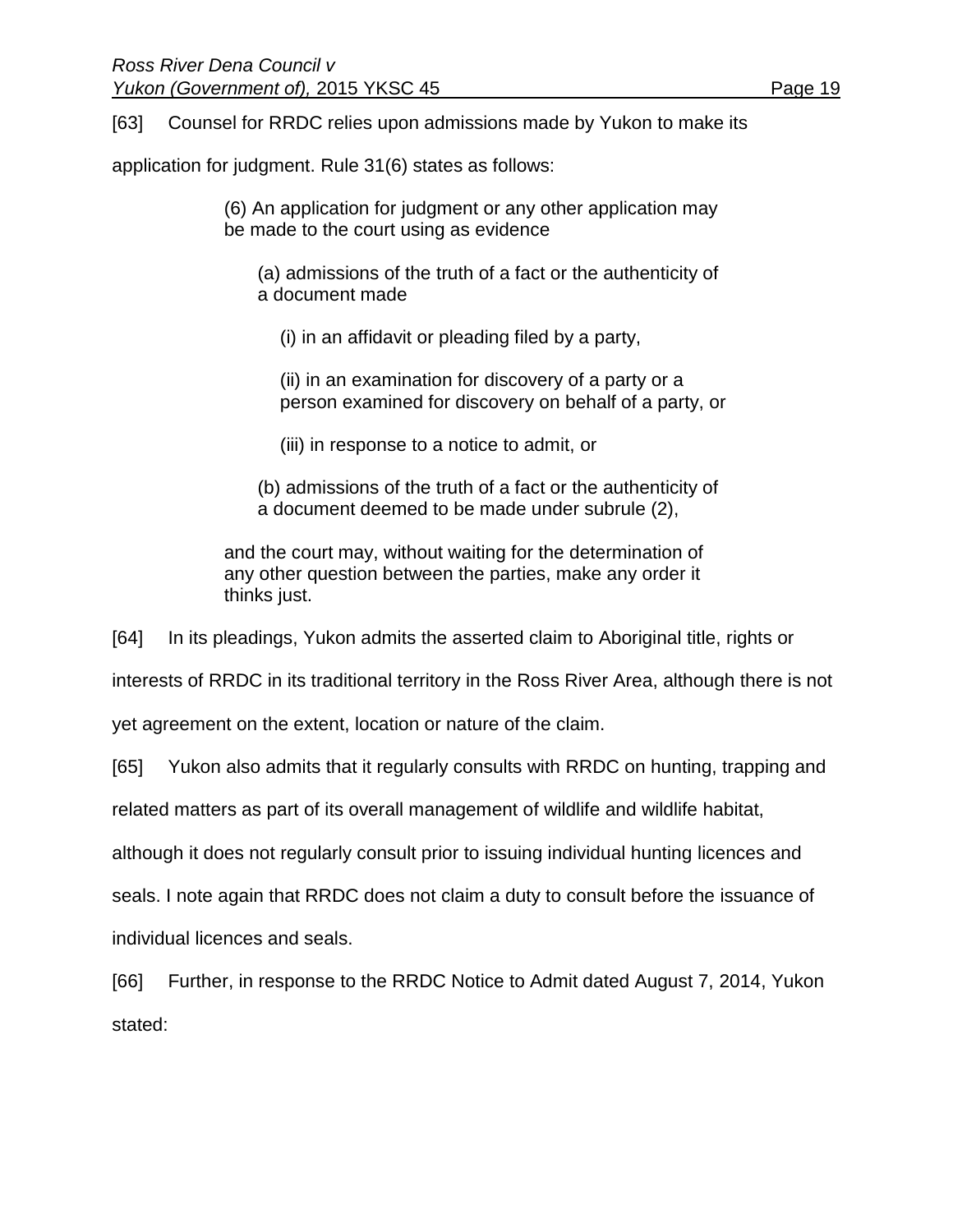- (a) That Yukon has entered into agreement with the Kaska, which includes RRDC, acknowledging the asserted Kaska traditional territory, and the asserted claims to aboriginal title, rights and interests therein, such acknowledgment being for the purpose of negotiation;
- (b) That Yukon issues licences and seals in the Ross River Area as part of its management of wildlife and wildlife habitat pursuant to the *Wildlife Act*, *Regulations* and the management regime established by the Umbrella Final Agreement.
- (c) That it regularly consults with the RRDC on hunting, trapping and related harvesting matters as part of its overall management of wildlife in Yukon.

[67] In my view, these admissions can be used as evidence pursuant to Rule 31(6) to establish the first two factors in the *Haida* test.

[68] As to the third factor, the potential that the issuance of hunting licences and seals will adversely affect the RRDC claimed right to hunt wildlife can certainly be inferred, but the affidavit of Dan Lindsey clearly sets out the wildlife management and conservation measures implemented to avoid potential adverse impacts flowing from hunting activity in the Ross River Area.

[69] I conclude that the admissions and evidence of Yukon are sufficient to establish the existence of a duty to consult in this context without the necessity of a full trial.

[70] The recent Supreme Court of Canada judgment in *Hryniak v. Mauldin*, 2014 SCC 7, is also supportive of the use of summary trials even in circumstances that require the weighing of evidence, evaluating inferences and drawing inferences. While referring to the Ontario summary judgment practice, Karakatsanis J., speaking for the Court, stated: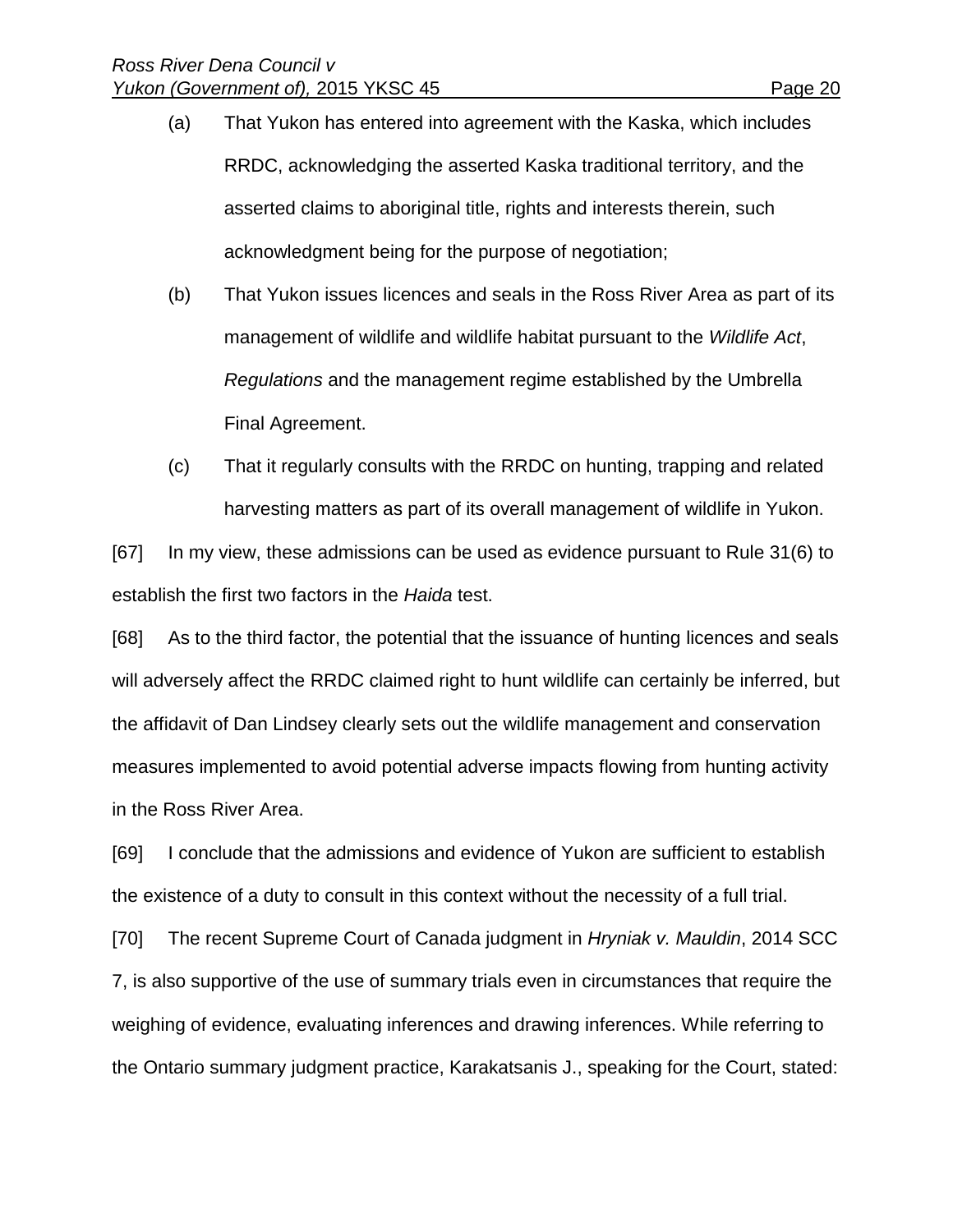[49] There will be no genuine issue requiring a trial when the judge is able to reach a fair and just determination on the merits on a motion for summary judgment. This will be the case when the process (1) allows the judge to make the necessary findings of fact, (2) allows the judge to apply the law to the facts, and (3) is a proportionate, more expeditious and less expensive means to achieve a just result.

[71] I note that at para. 24 in discussing access to justice, Karakatsanis J. observed

that the traditional full trial has become largely illusory because, except where

government funding is available, ordinary Canadians cannot afford to access the

adjudication of civil disputes. This comment is very apt for the present application. In my

view, a full trial in this matter is unnecessary and, given the disparity in financial

resources of RRDC and Yukon, would prevent the fair and just resolution of this dispute.

## **DECLARATORY RELIEF**

[72] As stated in *Canada v. Solosky*, [1980] 1 S.C.R. 821, at p. 832, declaratory relief is discretionary. There are two factors to be considered: the utility of granting the declaration and whether it will settle the questions at issue between the parties.

[73] As to the utility of a declaration, the Court of Appeal of Yukon has indicated its reluctance to exercise its discretion for what is really an advisory opinion. See *Tr'ondëk Hwëch'in v. Canada,* 2004 YKCA 2, at para. 11.

[74] Again in *Tr'ondëk Hwëch'in v. Yukon*, 2007 YKCA 1, the Court of Appeal agreed with the trial judge that the declarations sought were hypothetical and should not be granted.

[75] In the case of *RRDC #1*, the declaration granted had utility as there was ongoing mineral activity in the Ross River Area and the Crown was required to engage in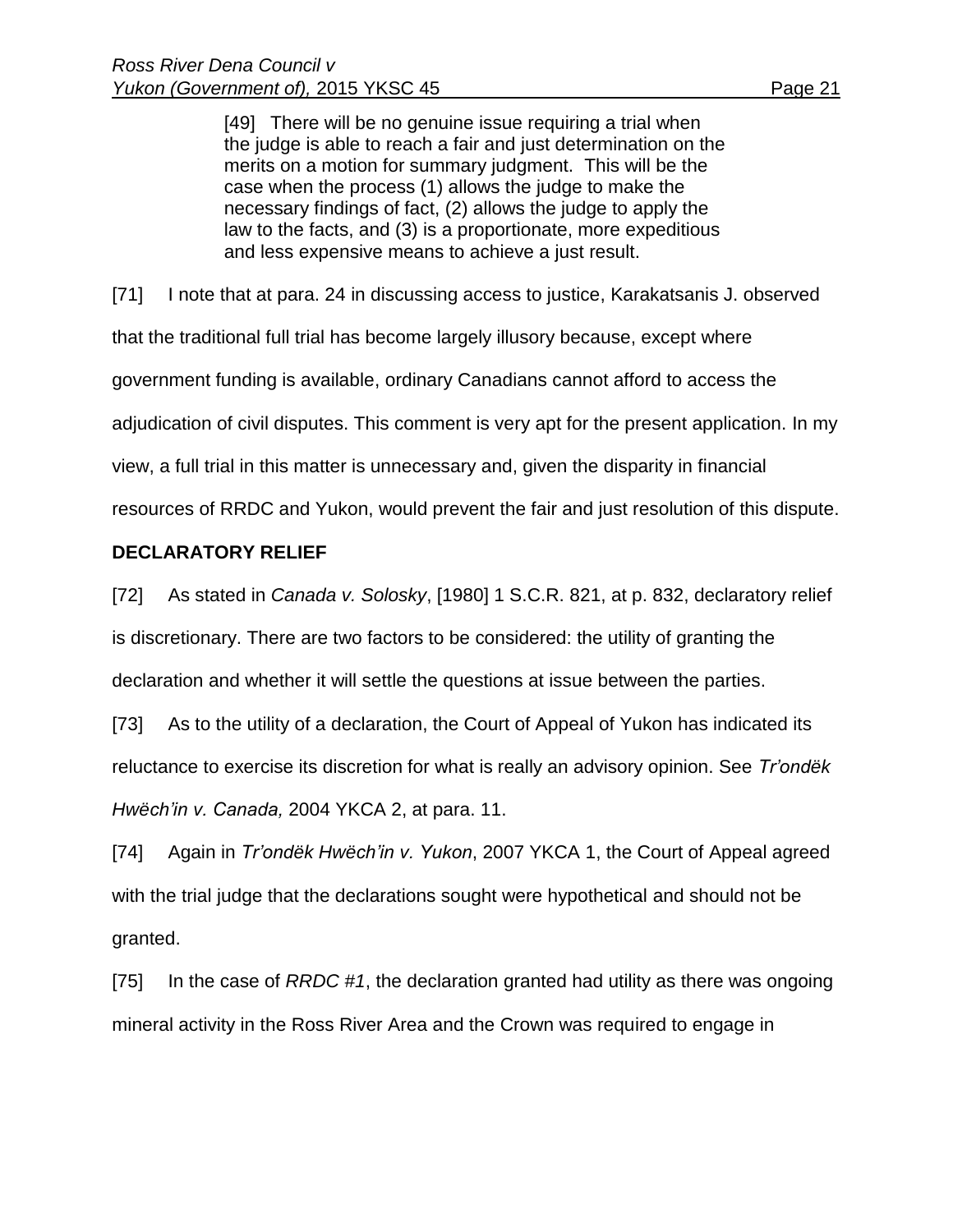consultations before opening up the area for quartz claims and before certain exploration activities were allowed to take place. In *RRDC #1*:

- 1. The duty to consult was directed at claims issued in the Ross River Area.
- 2. Although the location and recording of a quartz claim would interfere with Aboriginal title, it was the actual performance of work on the claim that might affect other rights;
- 3. The current mining and environmental regime exercised no oversight over Class 1 exploration activities which could have serious and long-lasting adverse effects on claimed Aboriginal rights.

[76] In the recent case of *Kwakiutl First Nation v. North Island Central Coast Forest District*, 2015 BCCA 345, the British Columbia Court of Appeal addressed the appropriateness of a declaration of an ongoing duty to consult. The case dealt with the Crown removal of private land from a Tree Farm Licence and the extension of a Forest Stewardship Plan. In that case, the Chambers judge issued a declaration that was not applied for.

[77] The Court of Appeal set aside the declaration order and cited para. 33 of *Operation Dismantle*, [1985] 1 S.C.R. 441, where Dickson J. stated that there must be a "cognizable threat to a legal interest" before the courts will entertain the use of a declaration as a "preventive measure". He further stated that a declaration could issue to affect future rights "but not where the dispute in issue was merely speculative."

[78] Willcock J.A. concluded with the following at para. 62 of *Kwakiutl First Nation*:

In my view, the declaration goes much further than addressing the present dispute between the parties. It does not address a cognizable threat to a legal interest. I agree with the Crown's submission that the Court ought not to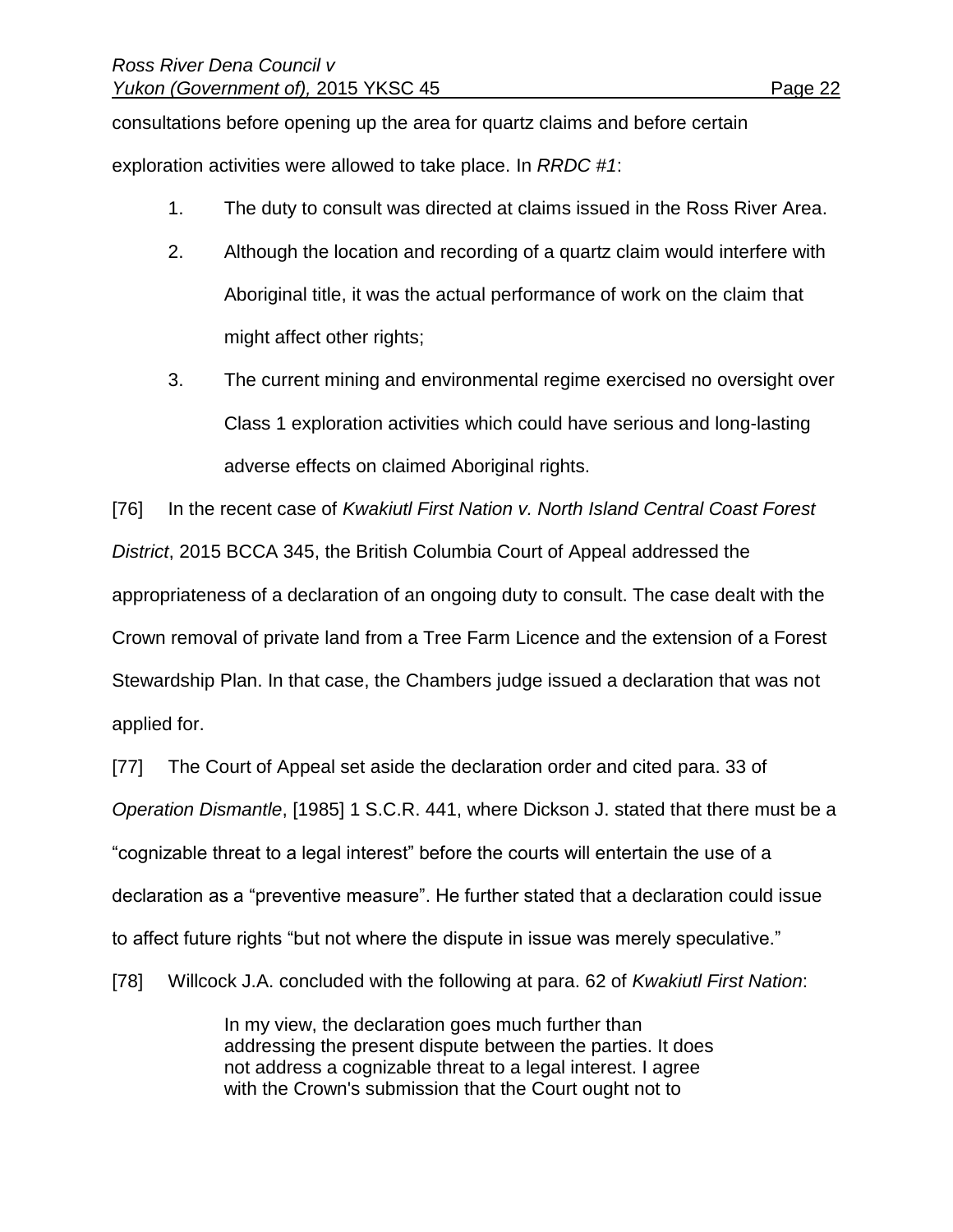make a declaration intended to describe the duty to consult in relation to decisions that are not before the Court. To the extent the declaration made in this case describes the law, it is unnecessary. To the extent it does more, it is inappropriate, because it addresses questions that were not before the Court, which was called upon to consider specific issues on a preliminary basis on limited evidence. (my emphasis)

## **Has Yukon Satisfied the Duty to Consult?**

[79] This is a relevant consideration, because, if the duty to consult has been satisfied by government conduct to date, it may cast doubt on the utility in declaring the duty. [80] The Declaration sought is that the duty to consult arises "prior to issuing hunting licenses and seals … which allow the persons … to hunt big game animals in the Ross River Area". Counsel for Yukon submits that a Declaration is unnecessary as Yukon has demonstrated a history of consultation on "higher wildlife management decisions", which generally occur prior to the issuance of hunting licences and seals. Unlike in *RRDC #1,* where there had been no consultation in the context of mining claims and Class 1 mineral exploration activities, Yukon has provided unchallenged evidence of extensive consultations about wildlife management. Moreover, as in the case of the Finlayson Caribou Herd permit hunt, the restrictions on the hunting of the Itsi Mountain Goats and the implementation of a threshold hunt for the Faro Upland Moose, the consultations, when they take place, do occur before the annual issuance of hunting licences and seals. There is no doubt that Environment Yukon has made continuing and extensive efforts to consult RRDC about wildlife management in the Ross River Area, although the evidence does not establish that this consultation occurs on a regular and predictive basis.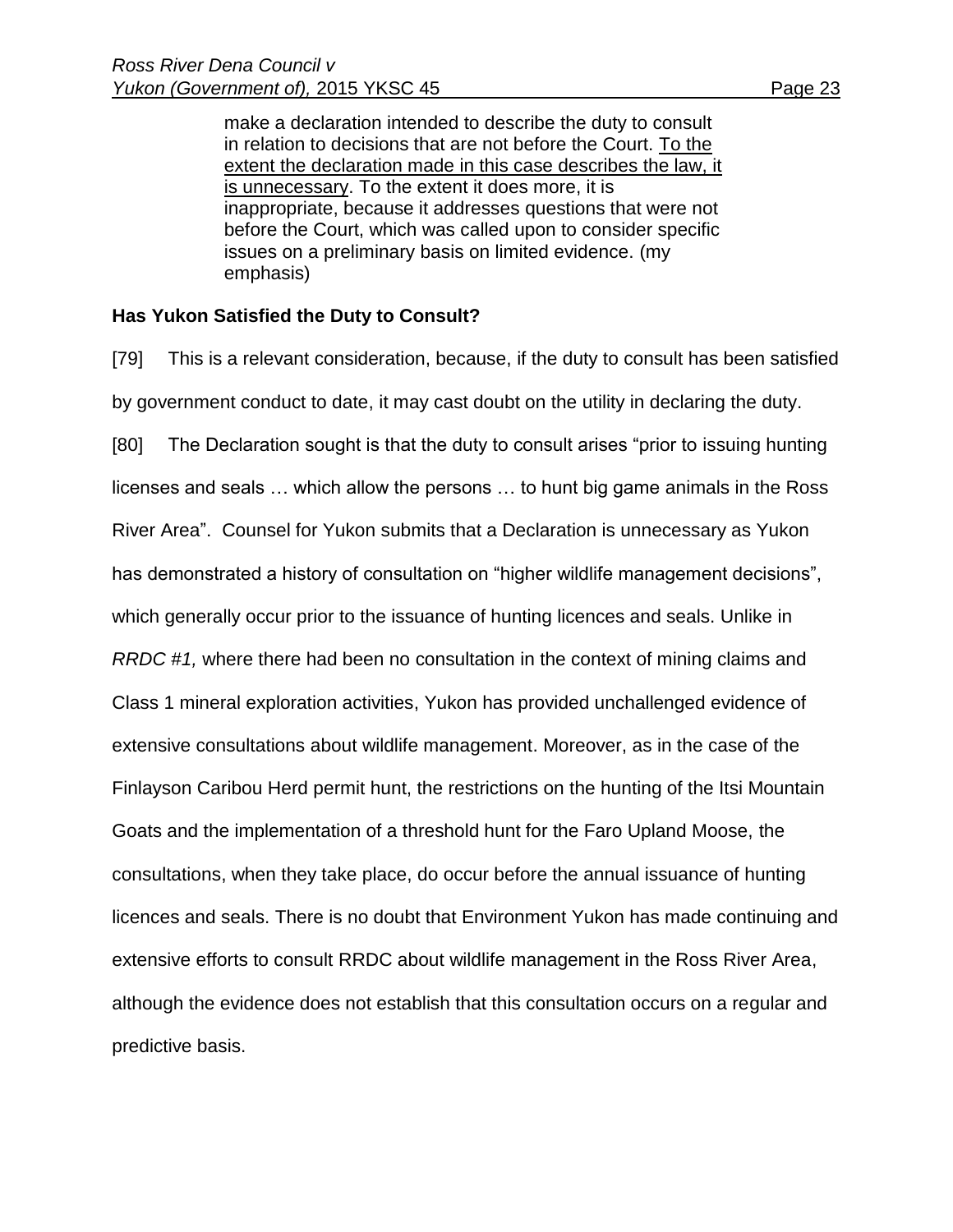[81] Counsel for Yukon also opposes the Declaration in part because, in its submission, there has been a lack of participation of RRDC in past consultations, citing *R. v. Douglas*, 2007 BCCA 265. In *Douglas*, the Department of Fisheries and Oceans held consultations to finalize the plan for the annual migration of sockeye salmon from the Pacific Ocean through the Fraser River Watershed to their spawning grounds. The case focussed on the consultation with the Cheam First Nation, one group among 93 Aboriginal groups or Bands encompassing 30,000 people to be consulted. The Cheam First Nation refused to participate in the consultative efforts of the Department of Fisheries and Oceans. [82] The *Douglas* case is not applicable to the case at bar in this respect, as I cannot find that RRDC has deliberately frustrated or refused the consultations in the manner of the Cheam First Nation. Nevertheless, the oft-quoted statement from *Halfway River* 

*First Nation v. British Columbia (Ministry of Forests)*, 1999 BCCA 470, is worth repeating:

> 160 The Crown's duty to consult imposes on it a positive obligation to reasonably ensure that aboriginal peoples are provided with all necessary information in a timely way so that they have an opportunity to express their interests and concerns, and to ensure that their representations are seriously considered and, wherever possible, demonstrably integrated into the proposed plan of action: see R. v. Sampson (1995), 16 B.C.L.R. (3d) 226 at 251 (C.A.); R. v. Noel, [1995] 4 C.N.L.R. 78 (Y.T.T.C.) at 94-95; R. v. Jack (1995), 16 B.C.L.R. (3d) 201 at 222-223 (C.A.); Eastmain Band v. Robinson (1992), 99 D.L.R. (4th) 16 at 27 (F.C.A.); and R. v. Nikal, supra.

> 161 There is a reciprocal duty on aboriginal peoples to express their interests and concerns once they have had an opportunity to consider the information provided by the Crown, and to consult in good faith by whatever means are available to them. They cannot frustrate the consultation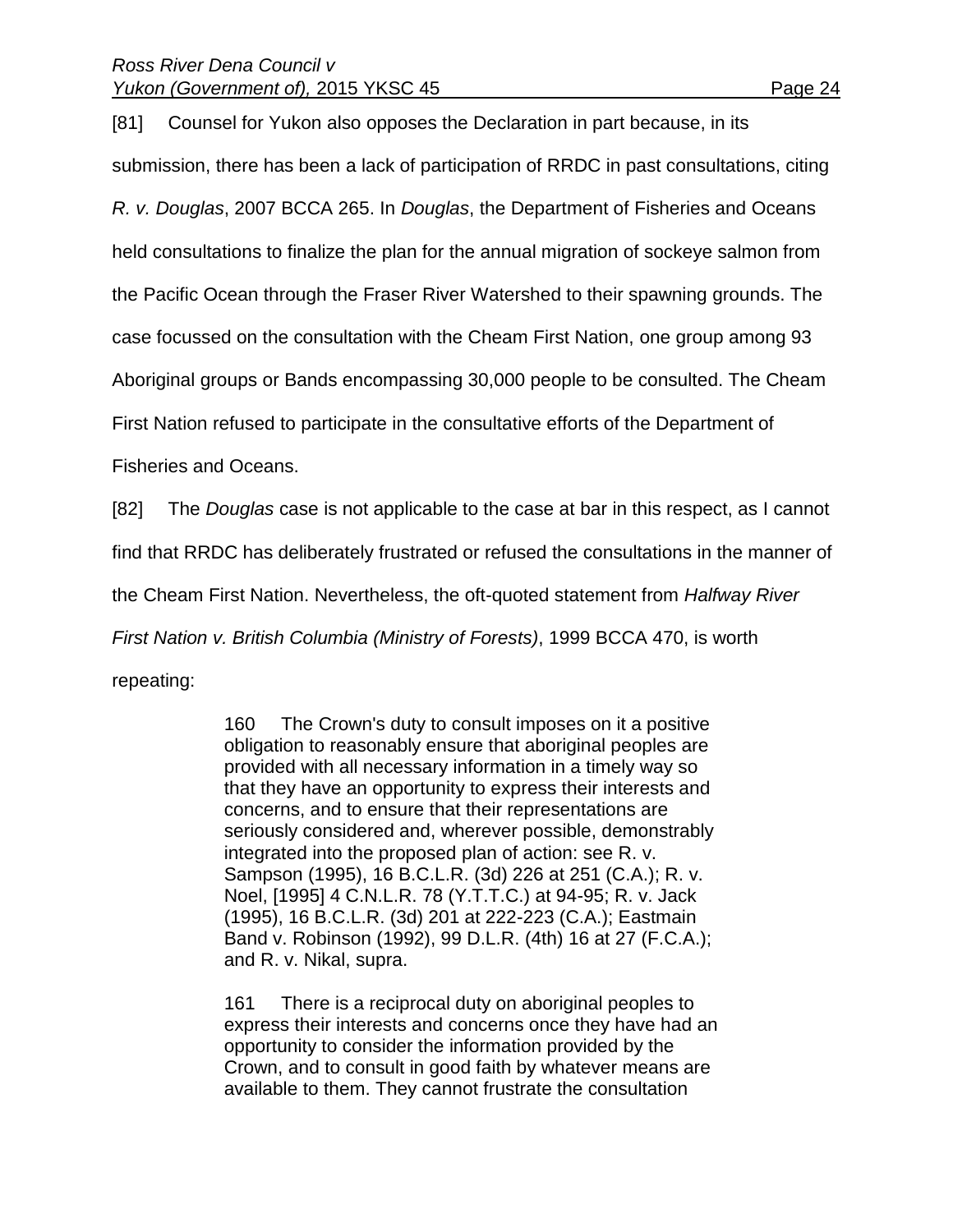process by refusing to meet or participate, or by imposing unreasonable conditions: see Ryan et al v. Fort St. James Forest District (District Manager), [1994] B.C.J. No. 2642, (25 January, 1994) Smithers No. 7855, affirmed (1994), 40 B.C.A.C. 91.

[83] The *Douglas* case is also noteworthy for the fact that the Department of Fisheries

and Oceans consulted widely on an annual basis before implementing its plan for the

annual sockeye salmon migration.

[84] In addition, RRDC and Yukon would do well in future consultations to follow the general direction of Groberman J.A., in *RRDC #1*, at para. 45

> 45 It is not necessary or appropriate for the Court, in this proceeding, to specify precisely how the Yukon regime can be brought into conformity with the requirements of Haida. Those requirements are themselves flexible. What is required is that consultations be meaningful, and that the system allow for accommodation to take place, where required, before claimed Aboriginal title or rights are adversely affected.

[85] In my view, it intuitively makes sense to consult on an annual basis before the hunting season and the determination of which areas will require permits in addition to the seals and licences, or be subject to hunting restrictions, as considerations about wildlife management precede each hunting season. However, RRDC provided no evidence that there has been a failure to consult or breach of the duty to consult, despite the fact that annual consultations have not been the adopted practice. [86] I conclude that Environment Yukon has generally satisfied the duty to consult and where appropriate accommodate RRDC. The declaration applied for would have marginal value when there has already been consultation.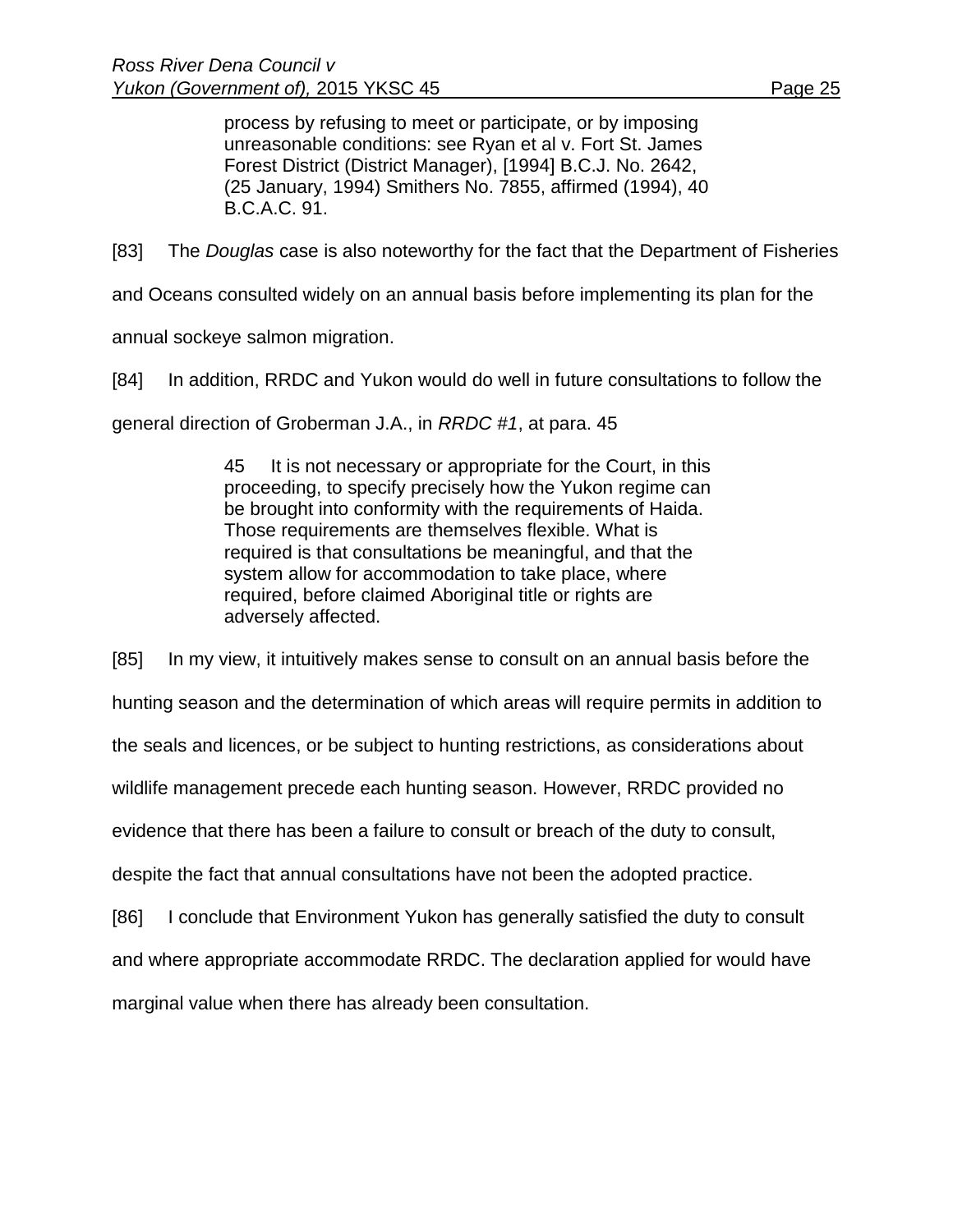## **Is the Mechanism Appropriate?**

[87] Counsel for RRDC submits that the duty arises before the annual issuance of licences and seals. This position is not without merit to the extent that it is the act of licensing and issuing seals that authorizes non-First Nations hunters to harvest wildlife in the Ross River Area.

[88] Counsel for Yukon submits that the permit hunt is the more appropriate trigger for a duty to consult. However, only some of the Ross River Area requires that hunters have permits in addition to licences and seals.

[89] In my view, to the extent that RRDC is seeking to establish that the issuance of licences and seals is the trigger for the duty to consult, it is of concern that licencing takes place on a Yukon-wide basis without any stipulations about where the hunter will hunt. I take Yukon's point that licencing establishes *who* can hunt, not *where* they can hunt. Granting the Declaration as it is worded would in effect appear to place a duty on Yukon to consult RRDC before the issuance of any licence to hunt in Yukon, despite the fact that a majority of licenced hunters likely hunt outside the Ross River Area.

### **Is Material Evidence Required for a Declaration?**

[90] Counsel for Yukon did not have any direct authority for his submission that a declaration of a constitutional duty to consult requires evidence of hardship or some breach of the duty to consult. I add that no breach has been claimed in the application nor any hardship but simply a declaration for the duty to consult and if necessary accommodate RRDC in wildlife management. In my view, hardship or a breach is only required in circumstances where the duty to consult is established and a breach must be considered in the context of a remedy such as setting aside a past decision. That is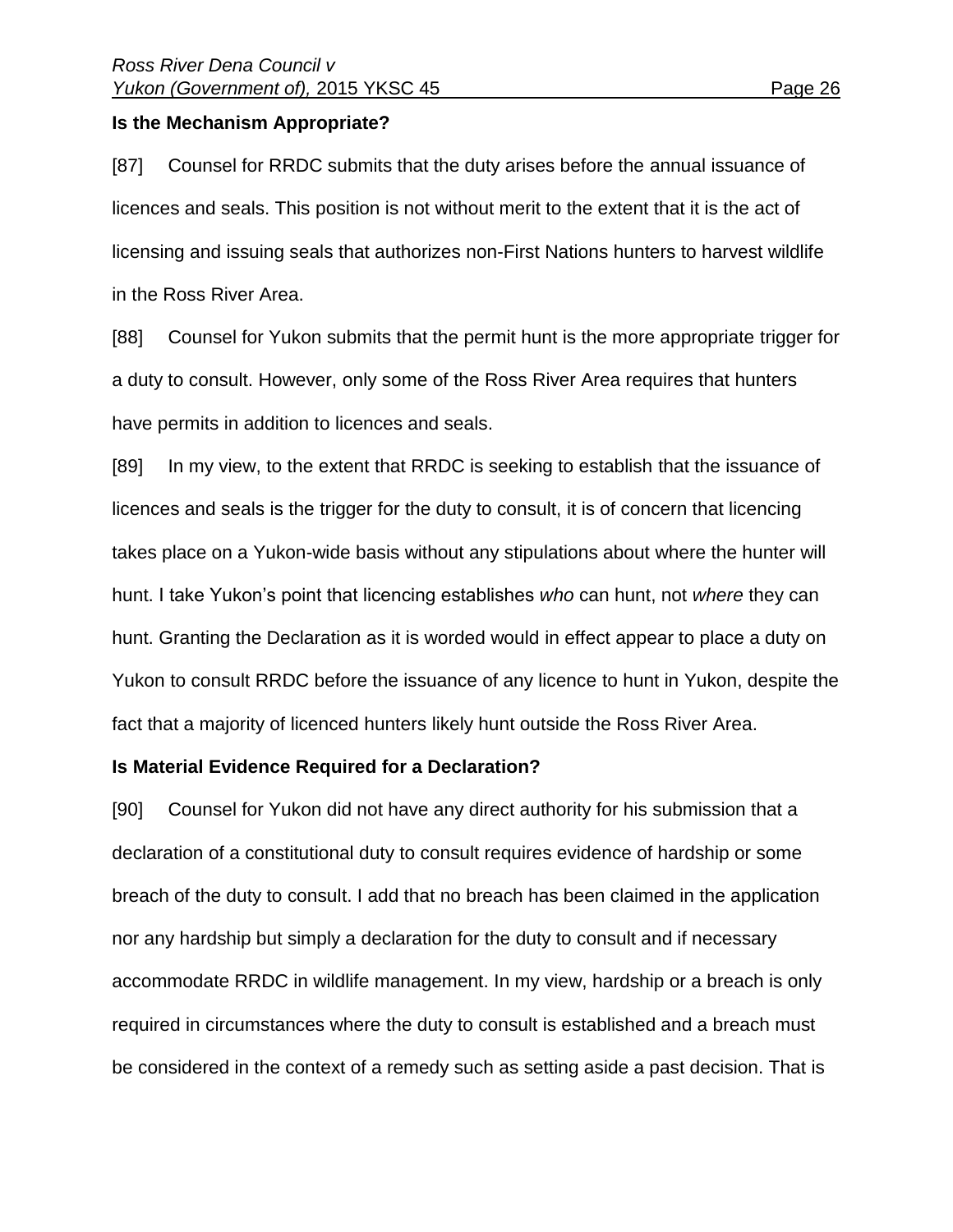not the case before me. Counsel for RRDC only seeks the declaration on a "going

forward" basis.

[91] Counsel for Yukon relied upon the following quotation from *Fond du Lac*

*Denesuline First Nation v. Canada (Attorney General)*, 2012 FCA 73, at paras. 11 and

12 to establish the material evidence requirement:

[11] As we understand his argument, counsel suggests that the constitutional duty to consult is triggered by an existing Aboriginal or Treaty right of which the Crown had actual or constructive notice and that the duty requires that an inquiry be made as to whether proposed action might adversely affect the right.

[12] In our view, this is not the law. A duty to consult only arises when there is evidence of a possibility that the proposed action may harm an Aboriginal or Treaty right. The Commission found no such evidence in this case and, like the Judge, we can see no error in this conclusion. The brief discussion between Commission members and witnesses during the Commission hearing to which counsel referred us does not constitute evidence of potential harm that triggers a duty to consult.

[92] In *Fond du Lac*, the issue was the renewal of a uranium mining and mill operating licence issued by the Canadian Nuclear Safety Commission years earlier. Although the trial judge found there was a treaty right to hunt and fish for food there was no evidence that the treaty would be harmed in some non-trivial way. The case is not applicable to the case at bar because *Fond du Lac* was an application to establish a specific duty to consult on a licence renewal and there was no evidence that the proposed action could potentially harm a treaty right. In that case, the Crown conduct did not meet the third factor in the *Haida* test. In the case at bar, the evidence supports such a potential adverse effect, although there is no allegation of a breach and this case was brought to determine whether the duty to consult arises and should be declared. In effect, the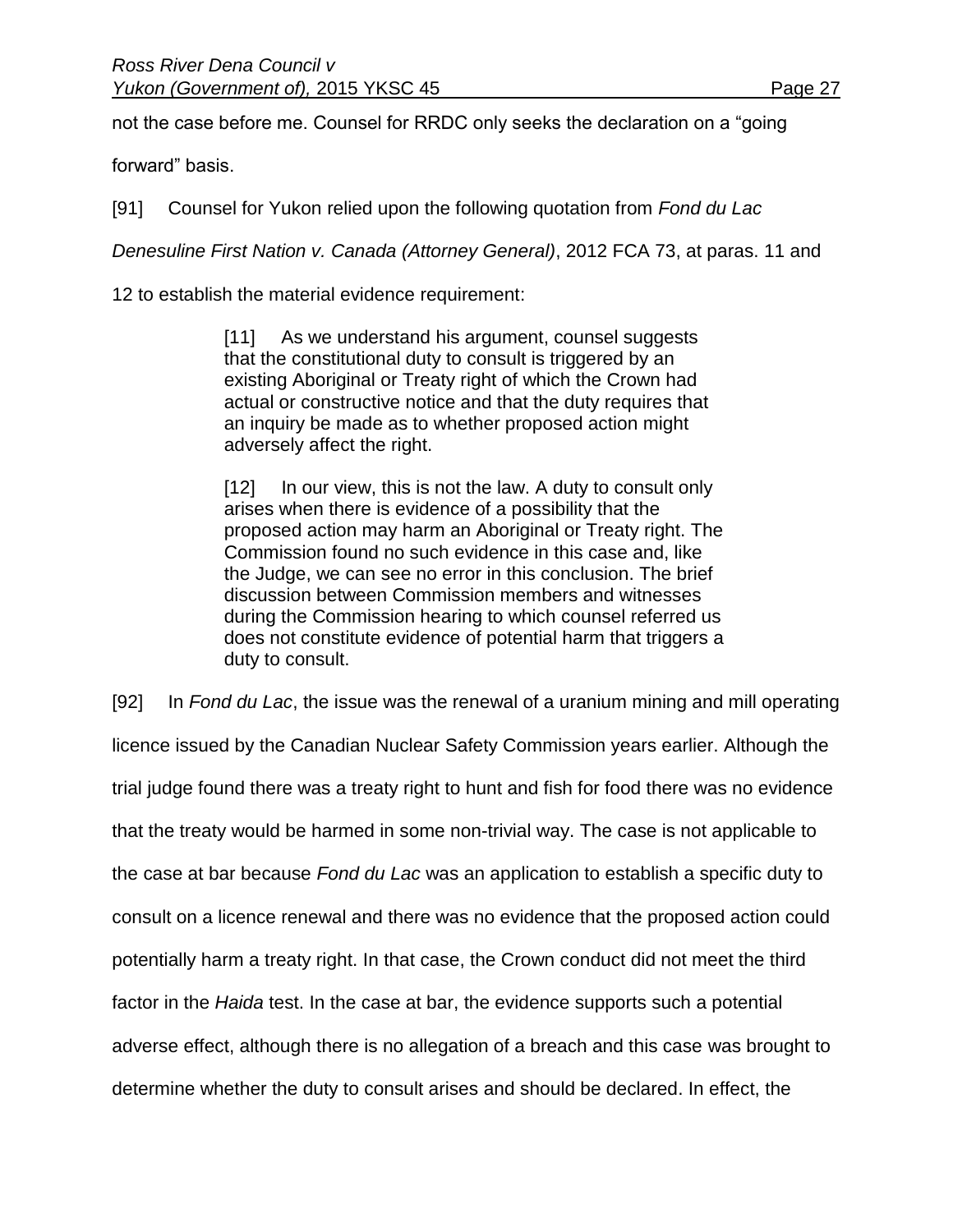#### *Ross River Dena Council v Yukon (Government of), 2015 YKSC 45* Page 28

submission of counsel for Yukon seeks to change the nature of the RRDC application to one of establishing a breach of the duty to consult when the issue before the Court is only whether the duty to consult arises prior to the issuance of hunting licences and seals. This is akin to the situation in *RRDC #1*, where there was no onus on RRDC to present evidence of a specific harm caused by the registration of a specific quartz claim or multiple quartz claims but rather the potential that the issuance of licences and seals may adversely affect an Aboriginal claim or right.

[93] Similarly, the Federal Court in *Brokenhead Ojibway First Nation v. Canada (Attorney General)*, 2009 FC 484, considered the situation where the First Nation was seeking to establish a breach and declaratory relief to remedy it.

[94] If, as counsel for Yukon submits, *Brokenhead Ojibway* stands for the proposition that there is no duty to consult at large and that it applies to the case at bar, then in my view, it is in direct conflict with *RRDC #1* which is binding on this Court. *RRDC #1* established that it was appropriate to declare a duty to consult prior to making Ross River Area land available to third parties, based upon an obvious potential, but not yet realized, impact of that Crown conduct.

#### **DISPOSITION**

[95] I have found that Environment Yukon has substantially consulted and accommodated RRDC in the Ross River Area in the past, and should continue to do so without the necessity of a Declaration from the Court.

[96] In addition, the proposed mechanism of requiring that consultation precede the Yukon-wide issuance of licence and seals is far-reaching in its application unlike the